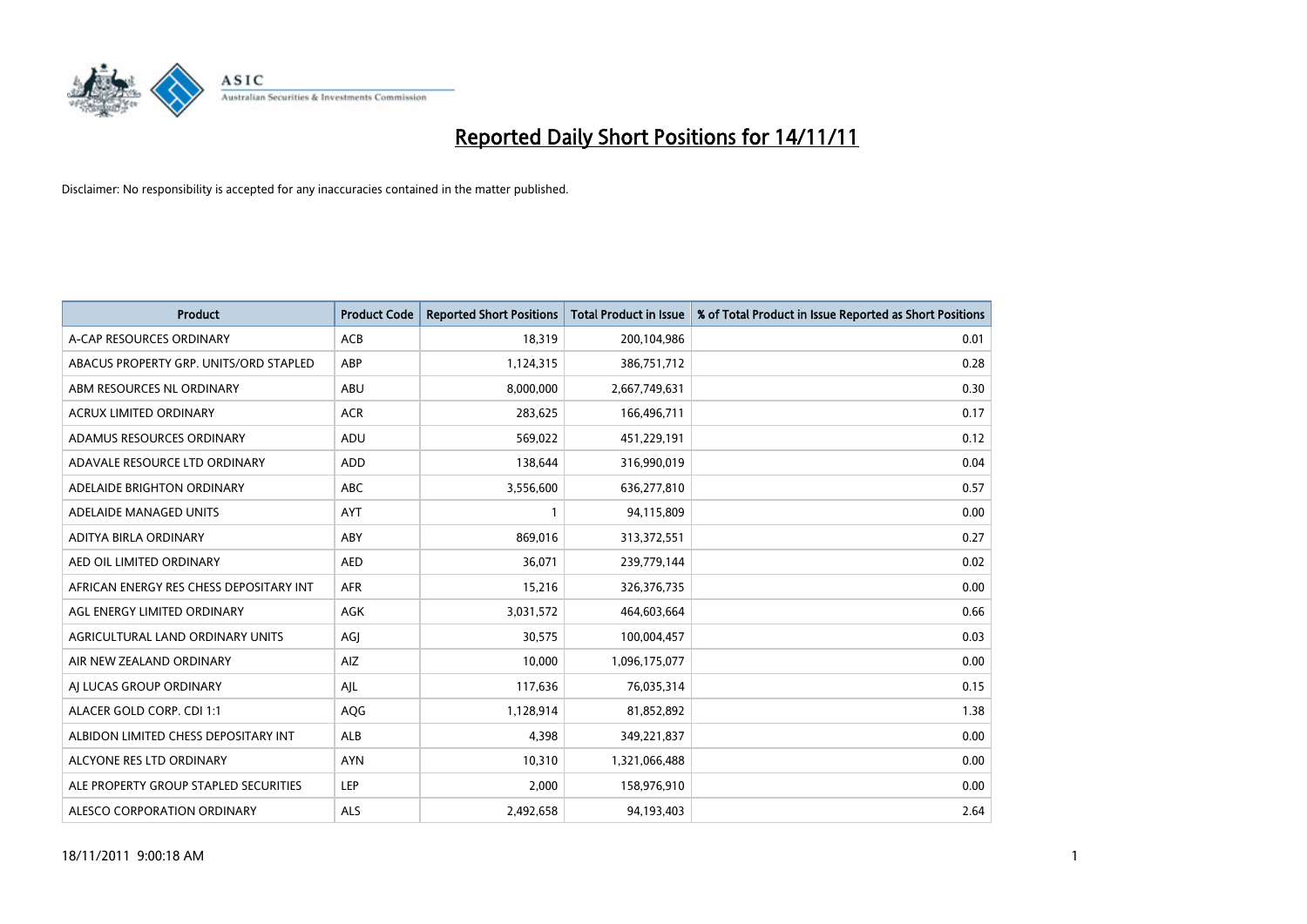

| <b>Product</b>                         | <b>Product Code</b> | <b>Reported Short Positions</b> | <b>Total Product in Issue</b> | % of Total Product in Issue Reported as Short Positions |
|----------------------------------------|---------------------|---------------------------------|-------------------------------|---------------------------------------------------------|
| ALKANE RESOURCES LTD ORDINARY          | <b>ALK</b>          | 4,978,848                       | 269,028,158                   | 1.84                                                    |
| ALLIANCE RESOURCES ORDINARY            | AGS                 | 13,756                          | 341,172,309                   | 0.00                                                    |
| ALLIED GOLD MIN PLC CDI 1:1            | <b>ALD</b>          | 5,261                           | 73,573,896                    | 0.01                                                    |
| ALLIED HEALTH LTD ORDINARY             | AHZ                 | 134,528                         | 643,360,097                   | 0.02                                                    |
| ALTONA MINING LTD ORDINARY             | <b>AOH</b>          | 554,901                         | 518,687,704                   | 0.11                                                    |
| ALUMINA LIMITED ORDINARY               | <b>AWC</b>          | 41,277,902                      | 2,440,196,187                 | 1.69                                                    |
| AMADEUS ENERGY ORDINARY                | AMU                 | 454.000                         | 278,472,818                   | 0.16                                                    |
| AMALGAMATED HOLDINGS ORDINARY          | <b>AHD</b>          | 2,507                           | 157,480,461                   | 0.00                                                    |
| AMCOR LIMITED ORDINARY                 | <b>AMC</b>          | 3,583,528                       | 1,226,610,819                 | 0.27                                                    |
| AMP LIMITED ORDINARY                   | AMP                 | 8,885,387                       | 2,854,672,784                 | 0.27                                                    |
| AMPELLA MINING ORDINARY                | <b>AMX</b>          | 802,324                         | 204,985,108                   | 0.40                                                    |
| ANGLOGOLD ASHANTI CDI 5:1              | AGG                 | 1.000                           | 89,207,765                    | 0.00                                                    |
| ANSELL LIMITED ORDINARY                | <b>ANN</b>          | 3,203,543                       | 131,177,201                   | 2.45                                                    |
| ANZ BANKING GRP LTD ORDINARY           | ANZ                 | 17,163,906                      | 2,629,322,167                 | 0.63                                                    |
| APA GROUP STAPLED SECURITIES           | <b>APA</b>          | 8,205,854                       | 639,334,625                   | 1.27                                                    |
| APEX MINERALS NL ORDINARY              | <b>AXM</b>          | 885,146                         | 5,550,243,713                 | 0.02                                                    |
| APN EUROPEAN RETAIL UNITS STAPLED SEC. | <b>AEZ</b>          | 11,832                          | 544,910,660                   | 0.00                                                    |
| APN NEWS & MEDIA ORDINARY              | <b>APN</b>          | 25,491,224                      | 630,211,415                   | 4.04                                                    |
| AOUARIUS PLATINUM. ORDINARY            | <b>AOP</b>          | 3,096,812                       | 470,312,578                   | 0.63                                                    |
| AOUILA RESOURCES ORDINARY              | <b>AQA</b>          | 6,569,070                       | 374,368,499                   | 1.70                                                    |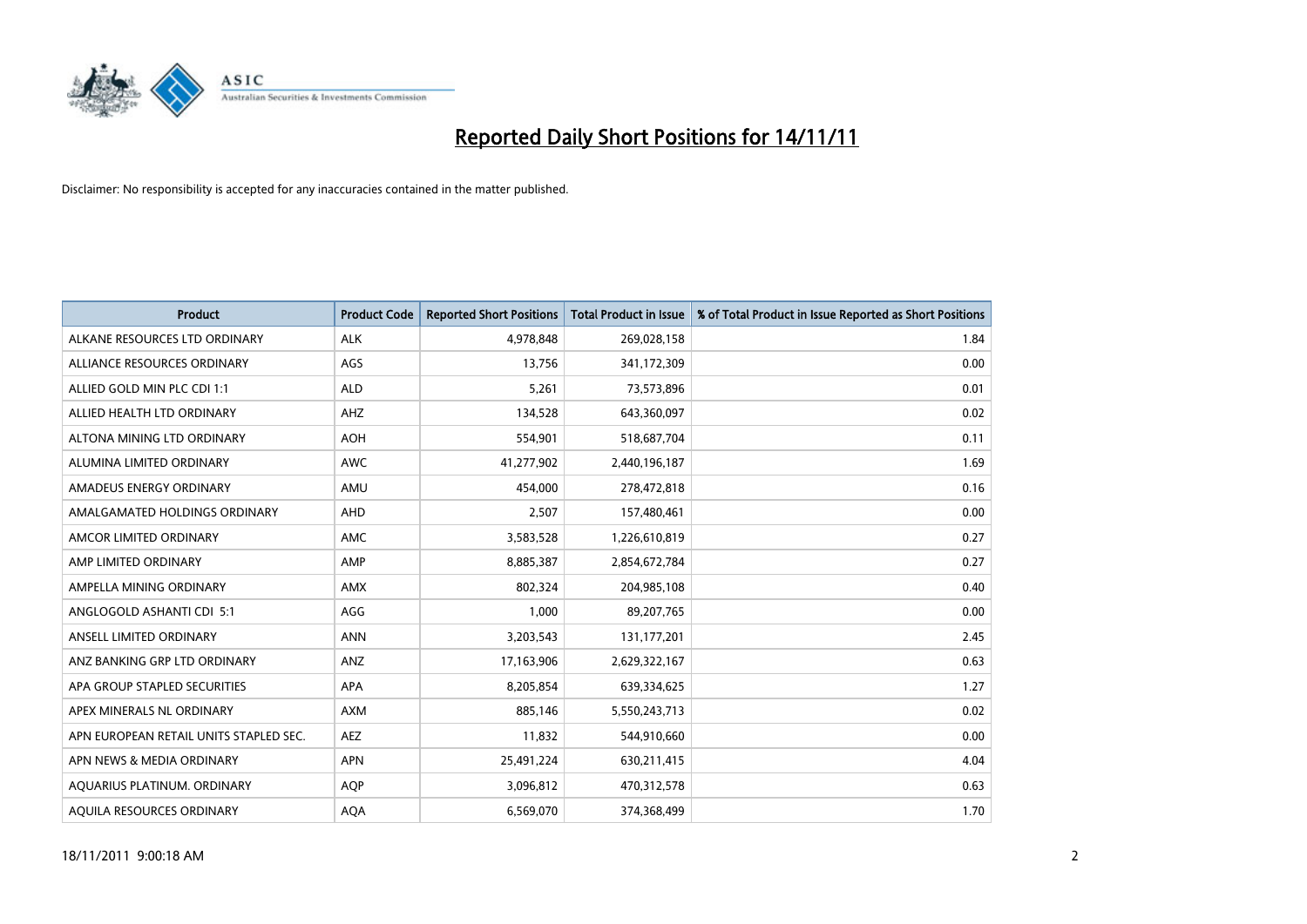

| <b>Product</b>                          | <b>Product Code</b> | <b>Reported Short Positions</b> | <b>Total Product in Issue</b> | % of Total Product in Issue Reported as Short Positions |
|-----------------------------------------|---------------------|---------------------------------|-------------------------------|---------------------------------------------------------|
| ARAFURA RESOURCE LTD ORDINARY           | <b>ARU</b>          | 7,602,232                       | 367,980,342                   | 2.05                                                    |
| ARB CORPORATION ORDINARY                | <b>ARP</b>          | 17,510                          | 72,481,302                    | 0.01                                                    |
| ARDENT LEISURE GROUP STAPLED SECURITIES | AAD                 | 623,529                         | 324,236,390                   | 0.17                                                    |
| ARISTOCRAT LEISURE ORDINARY             | ALL                 | 27,442,968                      | 543,181,024                   | 5.07                                                    |
| ASCIANO LIMITED ORDINARY                | <b>AIO</b>          | 17,244,402                      | 2,926,103,883                 | 0.57                                                    |
| ASG GROUP LIMITED ORDINARY              | <b>ASZ</b>          | 171,613                         | 171,456,889                   | 0.10                                                    |
| ASPEN GROUP ORD/UNITS STAPLED           | <b>APZ</b>          | 1,123,521                       | 584,985,037                   | 0.19                                                    |
| ASPIRE MINING LTD ORDINARY              | <b>AKM</b>          | 501,744                         | 620,594,556                   | 0.08                                                    |
| <b>ASTON RES LTD ORDINARY</b>           | <b>AZT</b>          | 1,864,577                       | 204,527,604                   | 0.91                                                    |
| ASTRO JAP PROP GROUP STAPLED SECURITIES | AIA                 | 29,493                          | 58,445,002                    | 0.05                                                    |
| ASX LIMITED ORDINARY                    | ASX                 | 1,835,982                       | 175,136,729                   | 1.05                                                    |
| ATLANTIC LIMITED ORDINARY               | ATI                 | 104,865                         | 114,474,240                   | 0.09                                                    |
| ATLAS IRON LIMITED ORDINARY             | AGO                 | 13,619,548                      | 889,036,055                   | 1.50                                                    |
| <b>AURORA OIL &amp; GAS ORDINARY</b>    | <b>AUT</b>          | 12,509,322                      | 411,155,343                   | 3.08                                                    |
| AUSDRILL LIMITED ORDINARY               | <b>ASL</b>          | 127,719                         | 302,754,823                   | 0.03                                                    |
| AUSENCO LIMITED ORDINARY                | AAX                 | 1,318,551                       | 123,258,843                   | 1.06                                                    |
| AUSTAL LIMITED ORDINARY                 | ASB                 | 324,616                         | 188,069,638                   | 0.18                                                    |
| AUSTAR UNITED ORDINARY                  | <b>AUN</b>          | 2,658,052                       | 1,271,505,737                 | 0.20                                                    |
| AUSTBROKERS HOLDINGS ORDINARY           | <b>AUB</b>          | 2                               | 55,419,436                    | 0.00                                                    |
| AUSTIN ENGINEERING ORDINARY             | ANG                 | 53,883                          | 72,014,403                    | 0.07                                                    |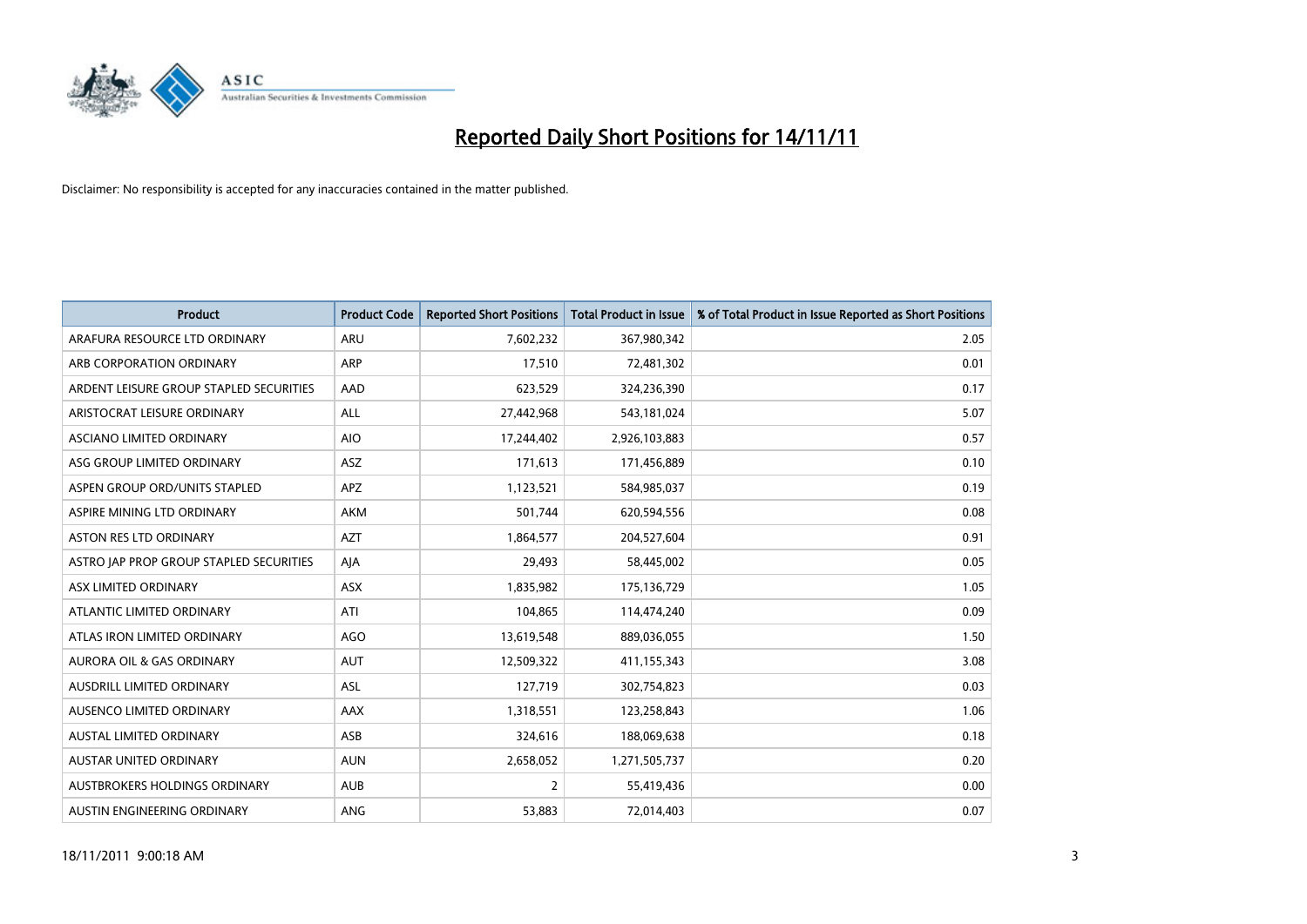

| <b>Product</b>                       | <b>Product Code</b> | <b>Reported Short Positions</b> | Total Product in Issue | % of Total Product in Issue Reported as Short Positions |
|--------------------------------------|---------------------|---------------------------------|------------------------|---------------------------------------------------------|
| <b>AUSTRALAND ASSETS ASSETS</b>      | AAZPB               | 1,168                           | 2,750,000              | 0.04                                                    |
| AUSTRALAND PROPERTY STAPLED SECURITY | <b>ALZ</b>          | 504,774                         | 576,846,597            | 0.09                                                    |
| AUSTRALIAN AGRICULT, ORDINARY        | AAC                 | 942,498                         | 312,892,824            | 0.29                                                    |
| <b>AUSTRALIAN EDUCATION UNITS</b>    | <b>AEU</b>          | 625,000                         | 175,465,397            | 0.36                                                    |
| AUSTRALIAN INFRASTR, UNITS/ORDINARY  | <b>AIX</b>          | 12,989,417                      | 620,733,944            | 2.08                                                    |
| AUSTRALIAN MINES LTD ORDINARY        | <b>AUZ</b>          | 1,400,000                       | 636,910,317            | 0.22                                                    |
| AUSTRALIAN PHARM, ORDINARY           | API                 | 808,238                         | 488,115,883            | 0.17                                                    |
| AUTOMOTIVE HOLDINGS ORDINARY         | AHE                 | 12,165                          | 260,579,682            | 0.00                                                    |
| AVEXA LIMITED ORDINARY               | <b>AVX</b>          | 243,657                         | 847,688,779            | 0.03                                                    |
| AWE LIMITED ORDINARY                 | AWE                 | 2,610,442                       | 521,871,941            | 0.50                                                    |
| AZUMAH RESOURCES ORDINARY            | <b>AZM</b>          | 510,786                         | 282,020,356            | 0.18                                                    |
| <b>BANDANNA ENERGY ORDINARY</b>      | <b>BND</b>          | 1,044,031                       | 528,481,199            | 0.19                                                    |
| BANK OF QUEENSLAND. ORDINARY         | <b>BOO</b>          | 11,479,569                      | 225,369,547            | 5.09                                                    |
| <b>BANNERMAN RESOURCES ORDINARY</b>  | <b>BMN</b>          | 124,866                         | 234,435,934            | 0.05                                                    |
| <b>BASE RES LIMITED ORDINARY</b>     | <b>BSE</b>          | 1,370,106                       | 460,440,029            | 0.29                                                    |
| BATHURST RESOURCES ORDINARY          | <b>BTU</b>          | 8,731,517                       | 688,747,997            | 1.27                                                    |
| <b>BAUXITE RESOURCE LTD ORDINARY</b> | <b>BAU</b>          | 123,797                         | 235,379,896            | 0.06                                                    |
| <b>BC IRON LIMITED ORDINARY</b>      | <b>BCI</b>          | 288,201                         | 95,311,000             | 0.30                                                    |
| BEACH ENERGY LIMITED ORDINARY        | <b>BPT</b>          | 2,047,743                       | 1,107,635,932          | 0.18                                                    |
| BEADELL RESOURCE LTD ORDINARY        | <b>BDR</b>          | 3,184,434                       | 657,906,946            | 0.48                                                    |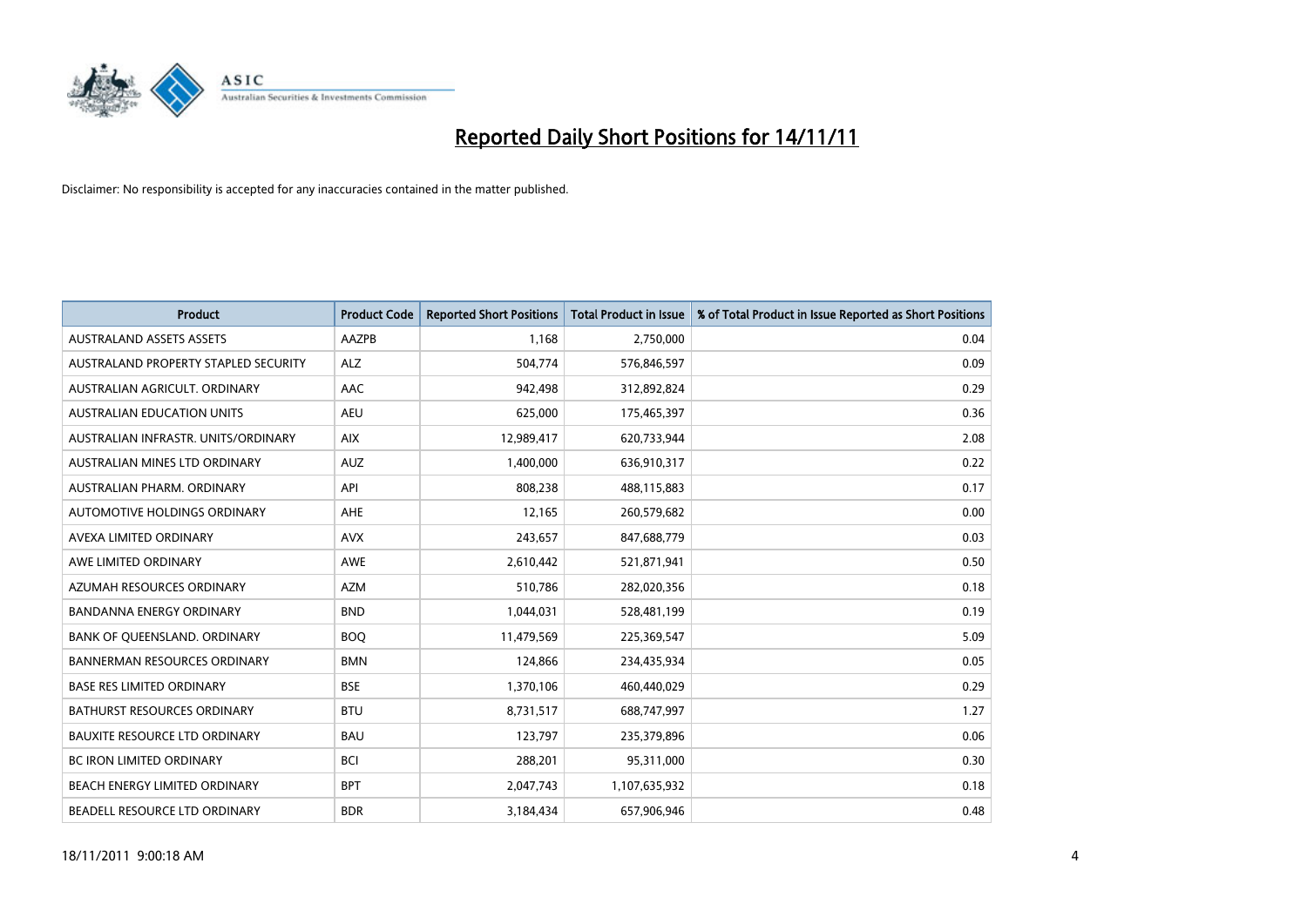

| <b>Product</b>                       | <b>Product Code</b> | <b>Reported Short Positions</b> | <b>Total Product in Issue</b> | % of Total Product in Issue Reported as Short Positions |
|--------------------------------------|---------------------|---------------------------------|-------------------------------|---------------------------------------------------------|
| BENDIGO AND ADELAIDE ORDINARY        | <b>BEN</b>          | 6,493,351                       | 365,816,262                   | 1.78                                                    |
| BERKELEY RESOURCES ORDINARY          | <b>BKY</b>          | 201,658                         | 174,298,273                   | 0.11                                                    |
| BETASHARES ASX RES ETF UNITS         | <b>ORE</b>          | 88,220                          | 4,519,665                     | 1.95                                                    |
| <b>BHP BILLITON LIMITED ORDINARY</b> | <b>BHP</b>          | 28,529,768                      | 3,211,496,105                 | 0.87                                                    |
| <b>BILLABONG ORDINARY</b>            | <b>BBG</b>          | 28,314,915                      | 255,102,103                   | 11.11                                                   |
| <b>BIOTA HOLDINGS ORDINARY</b>       | <b>BTA</b>          | 1,476,440                       | 181,703,711                   | 0.81                                                    |
| <b>BISALLOY STEEL ORDINARY</b>       | <b>BIS</b>          | 84,480                          | 216,455,965                   | 0.04                                                    |
| BKI INVESTMENT LTD ORDINARY          | <b>BKI</b>          | 508                             | 425,549,573                   | 0.00                                                    |
| <b>BLACKTHORN RESOURCES ORDINARY</b> | <b>BTR</b>          | 35,848                          | 122,918,000                   | 0.03                                                    |
| <b>BLUESCOPE STEEL LTD ORDINARY</b>  | <b>BSL</b>          | 88,340,257                      | 1,849,170,356                 | 4.75                                                    |
| <b>BOART LONGYEAR ORDINARY</b>       | <b>BLY</b>          | 6,808,926                       | 461,163,412                   | 1.45                                                    |
| <b>BOOM LOGISTICS ORDINARY</b>       | <b>BOL</b>          | 345,455                         | 465,011,147                   | 0.07                                                    |
| <b>BORAL LIMITED, ORDINARY</b>       | <b>BLD</b>          | 34,865,580                      | 744,729,957                   | 4.68                                                    |
| BOTSWANA METALS LTD ORDINARY         | <b>BML</b>          | 7,000                           | 143,717,013                   | 0.00                                                    |
| <b>BOW ENERGY LIMITED ORDINARY</b>   | <b>BOW</b>          | 1,868,283                       | 361,926,672                   | 0.52                                                    |
| BRADKEN LIMITED ORDINARY             | <b>BKN</b>          | 3,386,079                       | 166,615,917                   | 2.04                                                    |
| <b>BRAMBLES LIMITED ORDINARY</b>     | <b>BXB</b>          | 14,350,958                      | 1,480,303,867                 | 0.95                                                    |
| BREVILLE GROUP LTD ORDINARY          | <b>BRG</b>          | 2,739                           | 130,095,322                   | 0.00                                                    |
| <b>BRICKWORKS LIMITED ORDINARY</b>   | <b>BKW</b>          | 100,376                         | 147,567,333                   | 0.07                                                    |
| <b>BROCKMAN RESOURCES ORDINARY</b>   | <b>BRM</b>          | 77,516                          | 144,803,151                   | 0.04                                                    |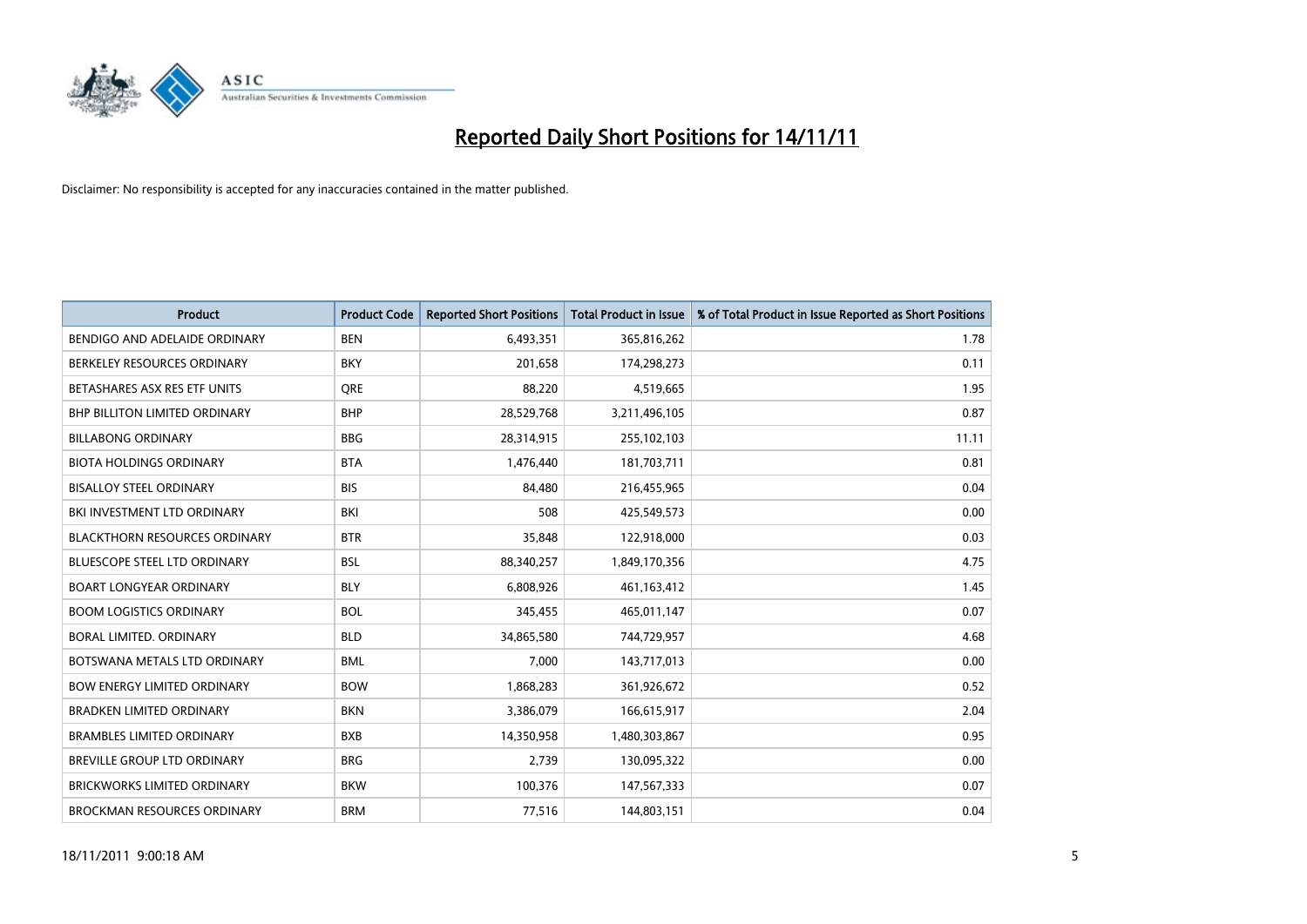

| <b>Product</b>                        | <b>Product Code</b> | <b>Reported Short Positions</b> | <b>Total Product in Issue</b> | % of Total Product in Issue Reported as Short Positions |
|---------------------------------------|---------------------|---------------------------------|-------------------------------|---------------------------------------------------------|
| BT INVESTMENT MNGMNT ORDINARY         | <b>BTT</b>          | 1,250,743                       | 267,906,977                   | 0.47                                                    |
| <b>BURU ENERGY ORDINARY</b>           | <b>BRU</b>          | 654,003                         | 213,963,477                   | 0.31                                                    |
| <b>BWP TRUST ORDINARY UNITS</b>       | <b>BWP</b>          | 450,790                         | 520,012,793                   | 0.07                                                    |
| CABCHARGE AUSTRALIA ORDINARY          | CAB                 | 627,560                         | 120,437,014                   | 0.52                                                    |
| CALTEX AUSTRALIA ORDINARY             | <b>CTX</b>          | 5,886,686                       | 270,000,000                   | 2.18                                                    |
| <b>CAMPBELL BROTHERS ORDINARY</b>     | <b>CPB</b>          | 380,591                         | 67,503,411                    | 0.55                                                    |
| CAPE LAMBERT RES LTD ORDINARY         | <b>CFE</b>          | 1,204,244                       | 652,171,792                   | 0.17                                                    |
| CARABELLA RES LTD ORDINARY            | <b>CLR</b>          | 20,926                          | 98,778,296                    | 0.02                                                    |
| <b>CARBON ENERGY DEFERRED</b>         | <b>CNXN</b>         | 38,792                          | 87,314,732                    | 0.04                                                    |
| <b>CARBON ENERGY ORDINARY</b>         | <b>CNX</b>          | 458,903                         | 698,517,858                   | 0.07                                                    |
| CARDNO LIMITED ORDINARY               | CDD                 | 13,983                          | 110,301,978                   | 0.01                                                    |
| CARNARVON PETROLEUM ORDINARY          | <b>CVN</b>          | 1,640,674                       | 690,320,634                   | 0.24                                                    |
| <b>CARNEGIE WAVE ENERGY ORDINARY</b>  | <b>CWE</b>          | 83,000                          | 901,487,627                   | 0.01                                                    |
| <b>CARPATHIAN RESOURCES ORDINARY</b>  | <b>CPN</b>          | 75,000                          | 265,533,501                   | 0.03                                                    |
| CARPENTARIA EXP. LTD ORDINARY         | CAP                 | 9,777                           | 98,991,301                    | 0.01                                                    |
| CARSALES.COM LTD ORDINARY             | <b>CRZ</b>          | 14,770,778                      | 233,971,831                   | 6.30                                                    |
| <b>CASH CONVERTERS ORDINARY</b>       | CCV                 | 55,296                          | 379,761,025                   | 0.01                                                    |
| <b>CASPIAN OIL &amp; GAS ORDINARY</b> | <b>CIG</b>          | 50,000                          | 1,331,500,513                 | 0.00                                                    |
| <b>CELLNET GROUP ORDINARY</b>         | <b>CLT</b>          | 1,342                           | 61,231,382                    | 0.00                                                    |
| CENTRAL PETROLEUM ORDINARY            | <b>CTP</b>          | 11,455                          | 1,073,304,842                 | 0.00                                                    |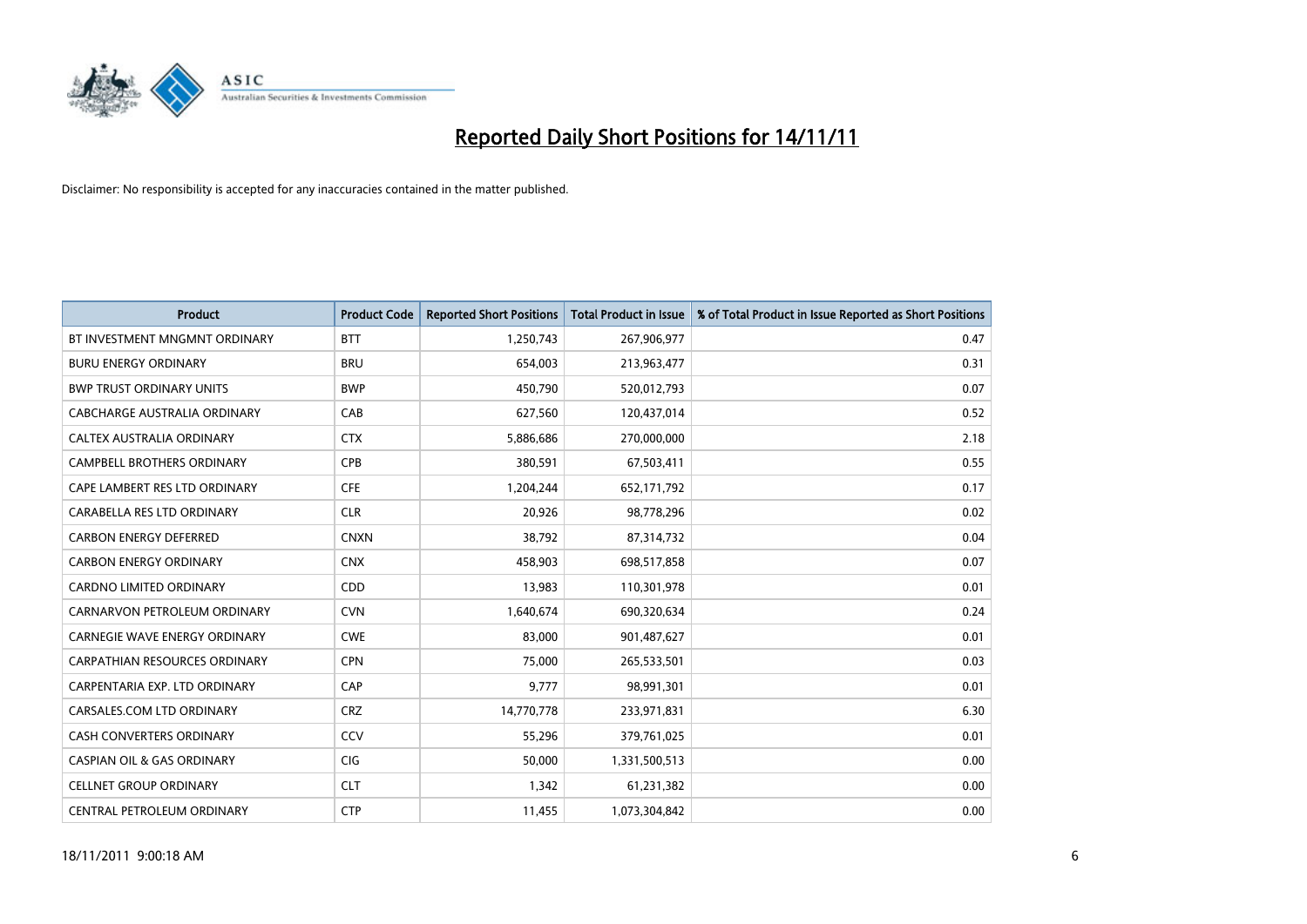

| <b>Product</b>                             | <b>Product Code</b> | <b>Reported Short Positions</b> | <b>Total Product in Issue</b> | % of Total Product in Issue Reported as Short Positions |
|--------------------------------------------|---------------------|---------------------------------|-------------------------------|---------------------------------------------------------|
| <b>CENTRO PROPERTIES UNITS/ORD STAPLED</b> | <b>CNP</b>          | 2,537                           | 972,414,514                   | 0.00                                                    |
| CENTRO RETAIL GROUP STAPLED SECURITIES     | <b>CER</b>          | 1,151,027                       | 2,286,399,424                 | 0.05                                                    |
| <b>CERAMIC FUEL CELLS ORDINARY</b>         | <b>CFU</b>          | 348,538                         | 1,208,017,416                 | 0.03                                                    |
| CFS RETAIL PROPERTY UNITS                  | <b>CFX</b>          | 63,628,303                      | 2,839,591,911                 | 2.24                                                    |
| <b>CGA MINING LIMITED ORDINARY</b>         | <b>CGX</b>          | 5,460                           | 333,475,726                   | 0.00                                                    |
| <b>CHALICE GOLD MINES ORDINARY</b>         | <b>CHN</b>          | 200                             | 250,030,886                   | 0.00                                                    |
| <b>CHALLENGER DIV.PRO. STAPLED UNITS</b>   | <b>CDI</b>          | 128,682                         | 888,390,542                   | 0.01                                                    |
| CHALLENGER INFRAST. STAPLED UNITS          | <b>CIF</b>          | 63,911                          | 316,223,785                   | 0.02                                                    |
| CHALLENGER LIMITED ORDINARY                | <b>CGF</b>          | 5,212,088                       | 553,340,221                   | 0.96                                                    |
| CHANDLER MACLEOD LTD ORDINARY              | <b>CMG</b>          | 11,970                          | 466,466,720                   | 0.00                                                    |
| CHARTER HALL GROUP STAPLED US PROHIBIT.    | <b>CHC</b>          | 307,914                         | 308,040,283                   | 0.11                                                    |
| CHARTER HALL OFFICE UNIT                   | COO                 | 3,878,919                       | 493,319,730                   | 0.77                                                    |
| <b>CHARTER HALL RETAIL UNITS</b>           | <b>COR</b>          | 1,408,774                       | 299,628,571                   | 0.47                                                    |
| CITIGOLD CORP LTD ORDINARY                 | <b>CTO</b>          | 2,059,217                       | 1,105,078,301                 | 0.18                                                    |
| CLINUVEL PHARMACEUT, ORDINARY              | CUV                 | 4,127                           | 30,394,206                    | 0.01                                                    |
| <b>CLOUGH LIMITED ORDINARY</b>             | <b>CLO</b>          | 123,277                         | 768,956,269                   | 0.02                                                    |
| <b>COAL &amp; ALLIED ORDINARY</b>          | <b>CNA</b>          | 4,916                           | 86,584,735                    | 0.00                                                    |
| COAL OF AFRICA LTD ORDINARY                | <b>CZA</b>          | 301,539                         | 611,960,610                   | 0.05                                                    |
| <b>COALSPUR MINES LTD ORDINARY</b>         | <b>CPL</b>          | 477,818                         | 579,768,744                   | 0.06                                                    |
| COCA-COLA AMATIL ORDINARY                  | <b>CCL</b>          | 9,001,737                       | 759,567,552                   | 1.15                                                    |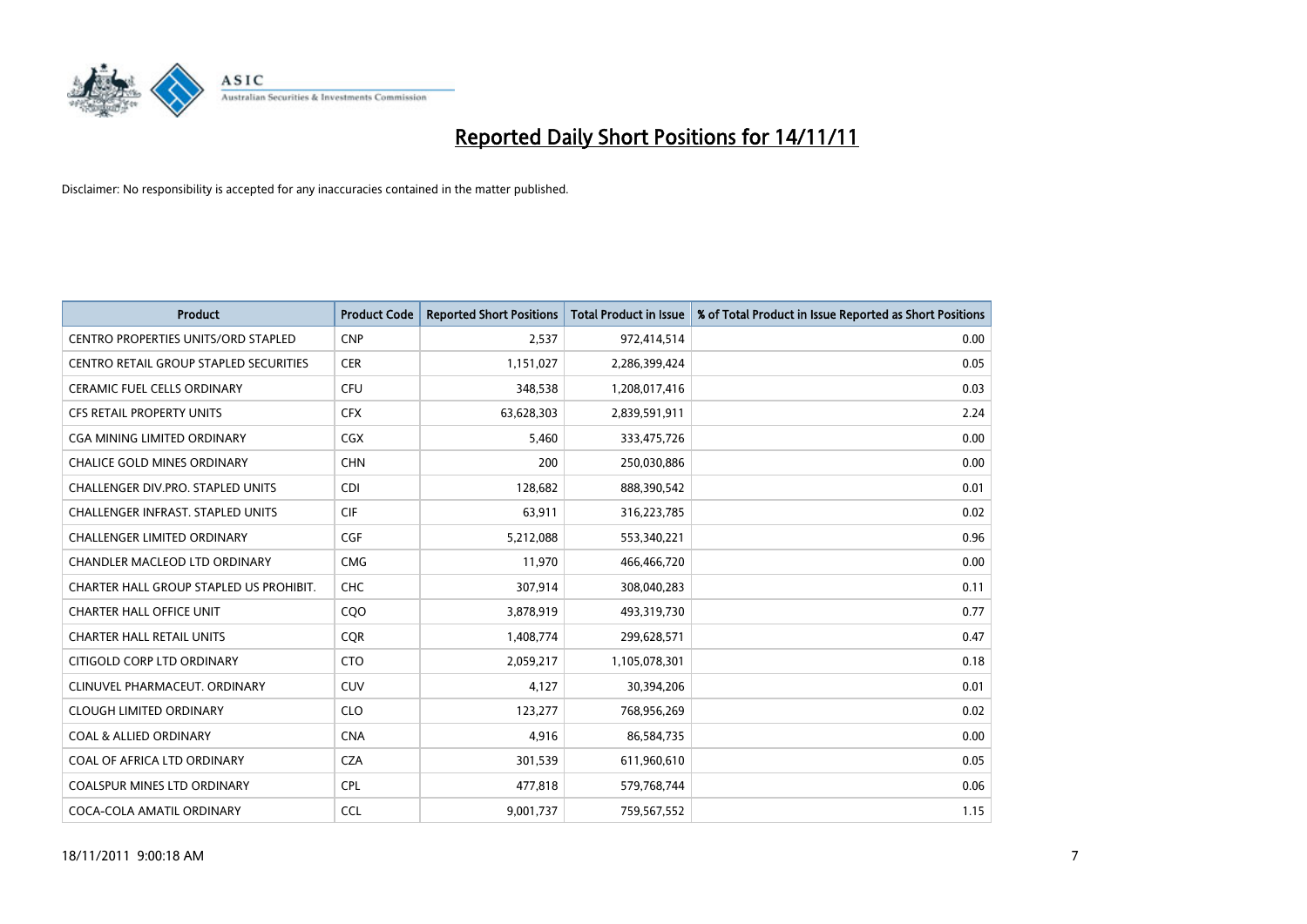

| <b>Product</b>                          | <b>Product Code</b> | <b>Reported Short Positions</b> | <b>Total Product in Issue</b> | % of Total Product in Issue Reported as Short Positions |
|-----------------------------------------|---------------------|---------------------------------|-------------------------------|---------------------------------------------------------|
| <b>COCHLEAR LIMITED ORDINARY</b>        | <b>COH</b>          | 3,591,489                       | 56,902,433                    | 6.29                                                    |
| COCKATOO COAL ORDINARY                  | <b>COK</b>          | 6,355,570                       | 1,016,196,908                 | 0.61                                                    |
| <b>COFFEY INTERNATIONAL ORDINARY</b>    | <b>COF</b>          | 2,603                           | 239,260,027                   | 0.00                                                    |
| <b>COKAL LTD ORDINARY</b>               | <b>CKA</b>          | 412,815                         | 132,245,134                   | 0.31                                                    |
| <b>COLLINS FOODS LTD ORDINARY</b>       | <b>CKF</b>          | 409,740                         | 93,000,003                    | 0.44                                                    |
| COMMONWEALTH BANK, ORDINARY             | <b>CBA</b>          | 29,778,415                      | 1,576,237,644                 | 1.85                                                    |
| <b>COMMONWEALTH PROP ORDINARY UNITS</b> | <b>CPA</b>          | 25,234,783                      | 2,458,123,552                 | 1.03                                                    |
| <b>COMPASS RESOURCES ORDINARY</b>       | <b>CMR</b>          | 160,952                         | 147,402,920                   | 0.11                                                    |
| COMPUTERSHARE LTD ORDINARY              | <b>CPU</b>          | 4,328,593                       | 555,664,059                   | 0.74                                                    |
| CONSOLIDATED MEDIA, ORDINARY            | <b>CMI</b>          | 1,659,244                       | 561,834,996                   | 0.29                                                    |
| CONTANGO MICROCAP ORDINARY              | <b>CTN</b>          | 7,500                           | 147,467,406                   | 0.01                                                    |
| CONTINENTAL COAL LTD ORDINARY           | <b>CCC</b>          | 100,000                         | 372,662,917                   | 0.03                                                    |
| <b>COOPER ENERGY LTD ORDINARY</b>       | <b>COE</b>          | 89,539                          | 292,576,001                   | 0.03                                                    |
| <b>COPPER STRIKE LTD ORDINARY</b>       | <b>CSE</b>          | 714                             | 129,455,571                   | 0.00                                                    |
| <b>CORDLIFE LIMITED ORDINARY</b>        | CBB                 |                                 | 150,887,354                   | 0.00                                                    |
| COUNT FINANCIAL ORDINARY                | COU                 | 729,281                         | 262,282,684                   | 0.27                                                    |
| <b>CREDIT CORP GROUP ORDINARY</b>       | <b>CCP</b>          | 5,891                           | 45,571,114                    | 0.01                                                    |
| <b>CROMWELL PROP STAPLED SECURITIES</b> | <b>CMW</b>          | 839,756                         | 966,845,859                   | 0.09                                                    |
| <b>CROWN LIMITED ORDINARY</b>           | <b>CWN</b>          | 1,317,429                       | 728,394,185                   | 0.16                                                    |
| <b>CSG LIMITED ORDINARY</b>             | CSV                 | 599.509                         | 282,567,499                   | 0.21                                                    |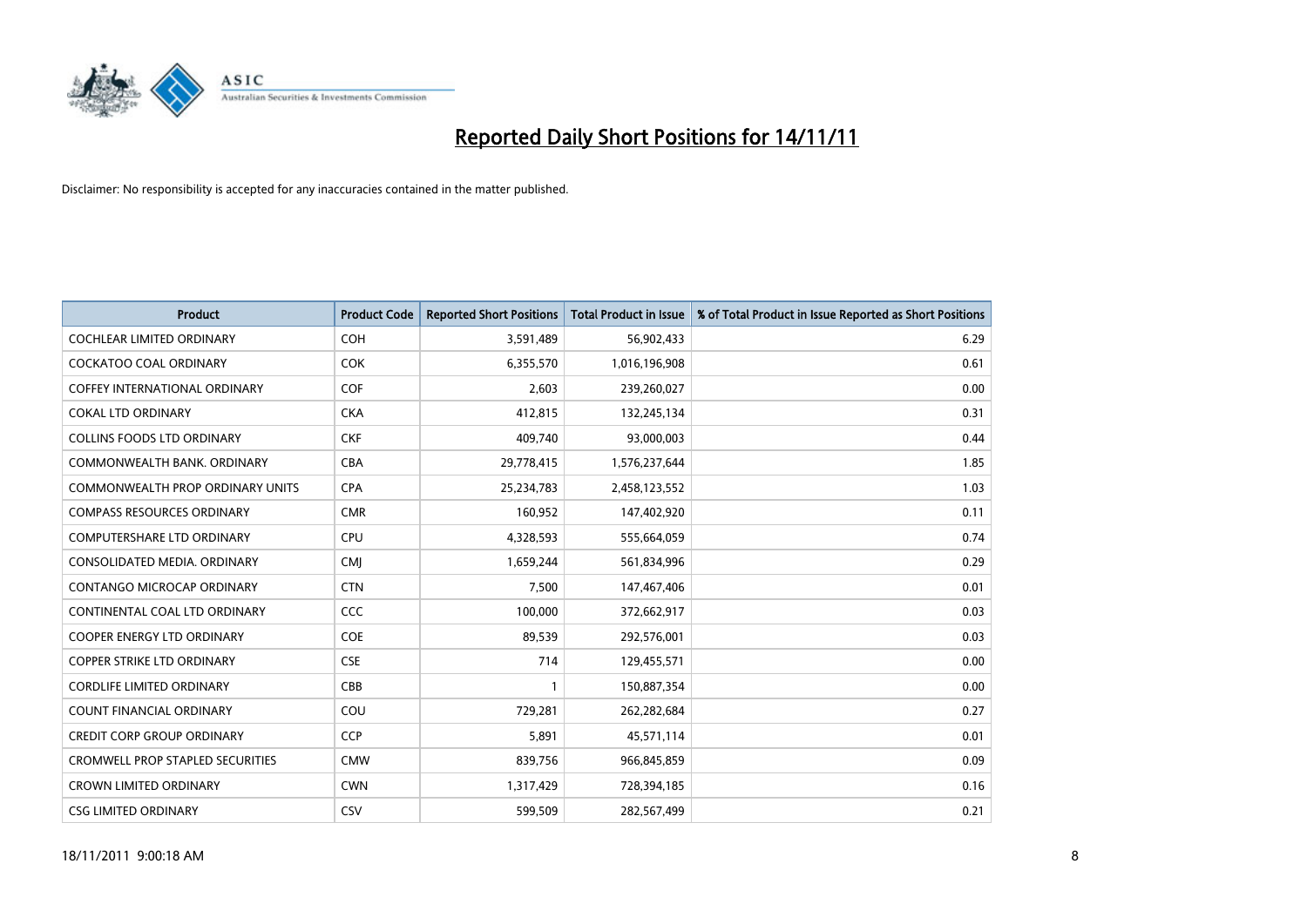

| <b>Product</b>                     | <b>Product Code</b> | <b>Reported Short Positions</b> | <b>Total Product in Issue</b> | % of Total Product in Issue Reported as Short Positions |
|------------------------------------|---------------------|---------------------------------|-------------------------------|---------------------------------------------------------|
| <b>CSL LIMITED ORDINARY</b>        | <b>CSL</b>          | 5,465,531                       | 525,052,639                   | 1.01                                                    |
| <b>CSR LIMITED ORDINARY</b>        | <b>CSR</b>          | 18,150,037                      | 506,000,315                   | 3.59                                                    |
| <b>CUDECO LIMITED ORDINARY</b>     | CDU                 | 1,337,345                       | 159,849,865                   | 0.83                                                    |
| DART ENERGY LTD ORDINARY           | <b>DTE</b>          | 5,938,948                       | 734,931,470                   | 0.80                                                    |
| DAVID JONES LIMITED ORDINARY       | <b>DIS</b>          | 53,254,930                      | 524,940,325                   | 10.16                                                   |
| DECMIL GROUP LIMITED ORDINARY      | <b>DCG</b>          | 132,761                         | 124,269,568                   | 0.09                                                    |
| DEEP YELLOW LIMITED ORDINARY       | <b>DYL</b>          | 15,876                          | 1,128,506,403                 | 0.00                                                    |
| DEVINE LIMITED DEFERRED SETTLEMENT | <b>DVNDA</b>        | 175                             | 158,729,556                   | 0.00                                                    |
| DEXUS PROPERTY GROUP STAPLED UNITS | <b>DXS</b>          | 25,205,546                      | 4,839,024,176                 | 0.50                                                    |
| DISCOVERY METALS LTD ORDINARY      | <b>DML</b>          | 7,322,335                       | 439,128,231                   | 1.66                                                    |
| DOMINO PIZZA ENTERPR ORDINARY      | <b>DMP</b>          | 86,781                          | 69,134,674                    | 0.13                                                    |
| DOWNER EDI LIMITED ORDINARY        | <b>DOW</b>          | 5,729,280                       | 429,100,296                   | 1.32                                                    |
| DUET GROUP STAPLED US PROHIBIT.    | <b>DUE</b>          | 8,848,914                       | 1,091,628,341                 | 0.81                                                    |
| <b>DULUXGROUP LIMITED ORDINARY</b> | <b>DLX</b>          | 11,475,983                      | 367,456,259                   | 3.11                                                    |
| <b>EASTERN STAR GAS ORDINARY</b>   | ESG                 | 1,618,185                       | 993,447,041                   | 0.15                                                    |
| ECHO ENTERTAINMENT ORDINARY        | <b>EGP</b>          | 6,121,188                       | 688,019,737                   | 0.89                                                    |
| ELDERS LIMITED ORDINARY            | <b>ELD</b>          | 16,106,248                      | 448,598,480                   | 3.58                                                    |
| ELDORADO GOLD CORP CDI 1:1         | EAU                 | 16,226                          | 9,672,394                     | 0.17                                                    |
| ELEMENTAL MINERALS ORDINARY        | <b>ELM</b>          | 342,031                         | 223,241,064                   | 0.15                                                    |
| ELEMENTOS LIMITED ORDINARY         | <b>ELT</b>          | 16                              | 77,068,979                    | 0.00                                                    |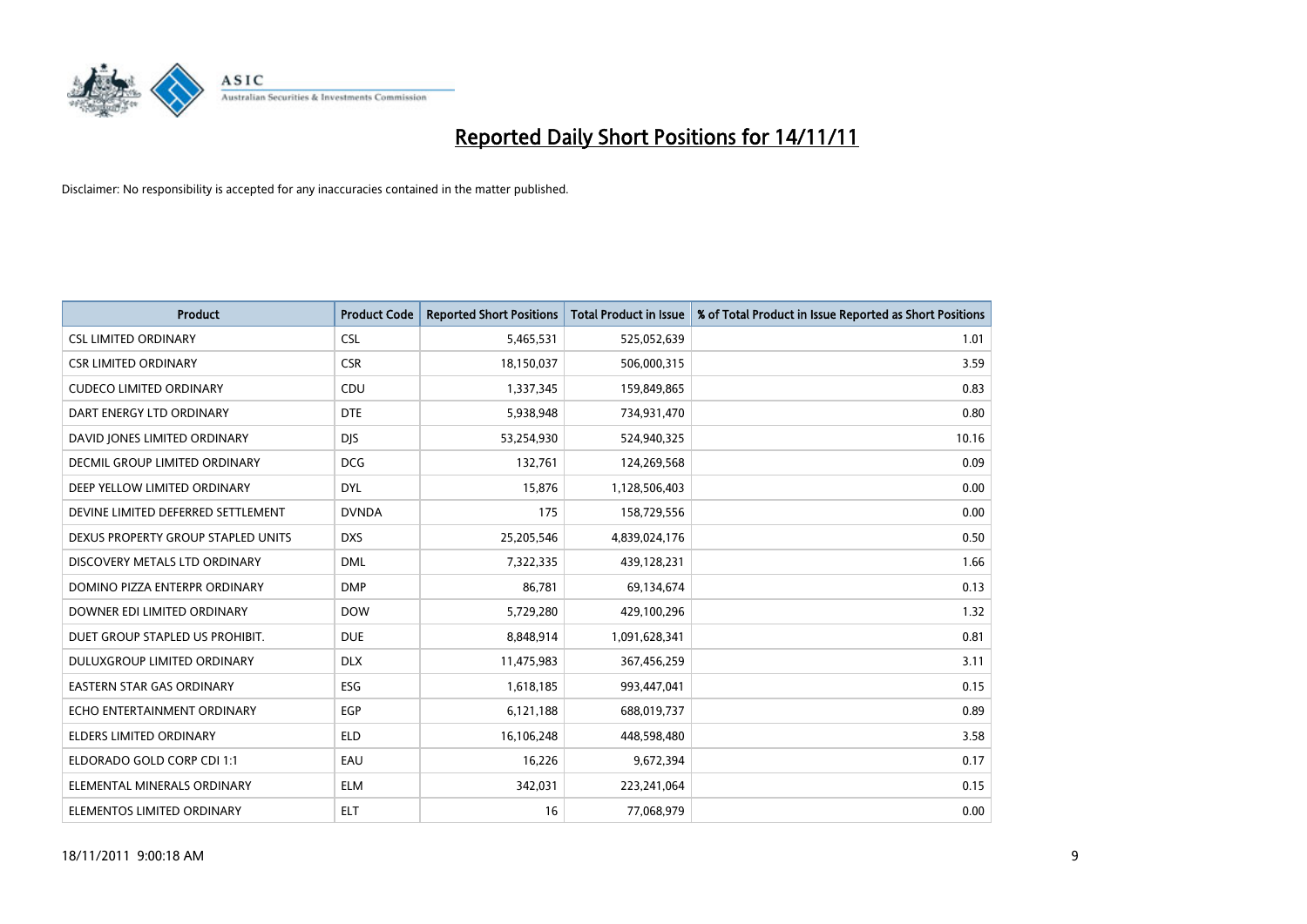

| <b>Product</b>                        | <b>Product Code</b> | <b>Reported Short Positions</b> | <b>Total Product in Issue</b> | % of Total Product in Issue Reported as Short Positions |
|---------------------------------------|---------------------|---------------------------------|-------------------------------|---------------------------------------------------------|
| ELIXIR PETROLEUM LTD ORDINARY         | <b>EXR</b>          | 324,400                         | 217,288,472                   | 0.15                                                    |
| <b>EMECO HOLDINGS ORDINARY</b>        | <b>EHL</b>          | 1,799,695                       | 631,237,586                   | 0.28                                                    |
| <b>ENERGY RESOURCES ORDINARY 'A'</b>  | <b>ERA</b>          | 10,462,855                      | 439,534,227                   | 2.37                                                    |
| ENERGY WORLD CORPOR. ORDINARY         | <b>EWC</b>          | 17,114,878                      | 1,734,166,672                 | 0.99                                                    |
| <b>ENTEK ENERGY LTD ORDINARY</b>      | <b>ETE</b>          | 489,903                         | 510,657,387                   | 0.10                                                    |
| <b>ENTELLECT LIMITED ORDINARY</b>     | <b>ESN</b>          | 464.050                         | 985,337,932                   | 0.05                                                    |
| ENVESTRA LIMITED ORDINARY             | <b>ENV</b>          | 3,467,647                       | 1,508,651,804                 | 0.23                                                    |
| EQUATORIAL RES LTD ORDINARY           | <b>EQX</b>          | 500                             | 113,048,553                   | 0.00                                                    |
| EVOLUTION MINING LTD ORDINARY         | <b>EVN</b>          | 1,024,071                       | 595,851,060                   | 0.16                                                    |
| EXOMA ENERGY LIMITED ORDINARY         | <b>EXE</b>          | 287,377                         | 417,357,759                   | 0.07                                                    |
| EXTRACT RESOURCES ORDINARY            | <b>EXT</b>          | 424,686                         | 251,159,163                   | 0.15                                                    |
| FAIRFAX MEDIA LTD ORDINARY            | <b>FXI</b>          | 311,659,403                     | 2,351,955,725                 | 13.25                                                   |
| FANTASTIC HOLDINGS ORDINARY           | <b>FAN</b>          | 1,220                           | 102,739,538                   | 0.00                                                    |
| <b>FAR LTD ORDINARY</b>               | <b>FAR</b>          | 21,000,000                      | 1,245,401,164                 | 1.69                                                    |
| FISHER & PAYKEL APP. ORDINARY         | <b>FPA</b>          | 83,298                          | 724,235,162                   | 0.01                                                    |
| FISHER & PAYKEL H. ORDINARY           | <b>FPH</b>          | 49,999                          | 525,387,386                   | 0.01                                                    |
| FKP PROPERTY GROUP STAPLED SECURITIES | <b>FKP</b>          | 21,562,886                      | 1,197,968,723                 | 1.78                                                    |
| FLEETWOOD CORP ORDINARY               | <b>FWD</b>          | 256,414                         | 58,696,301                    | 0.44                                                    |
| FLETCHER BUILDING ORDINARY            | <b>FBU</b>          | 8,756,461                       | 680,739,504                   | 1.26                                                    |
| FLEXIGROUP LIMITED ORDINARY           | <b>FXL</b>          | 618,168                         | 277,862,586                   | 0.22                                                    |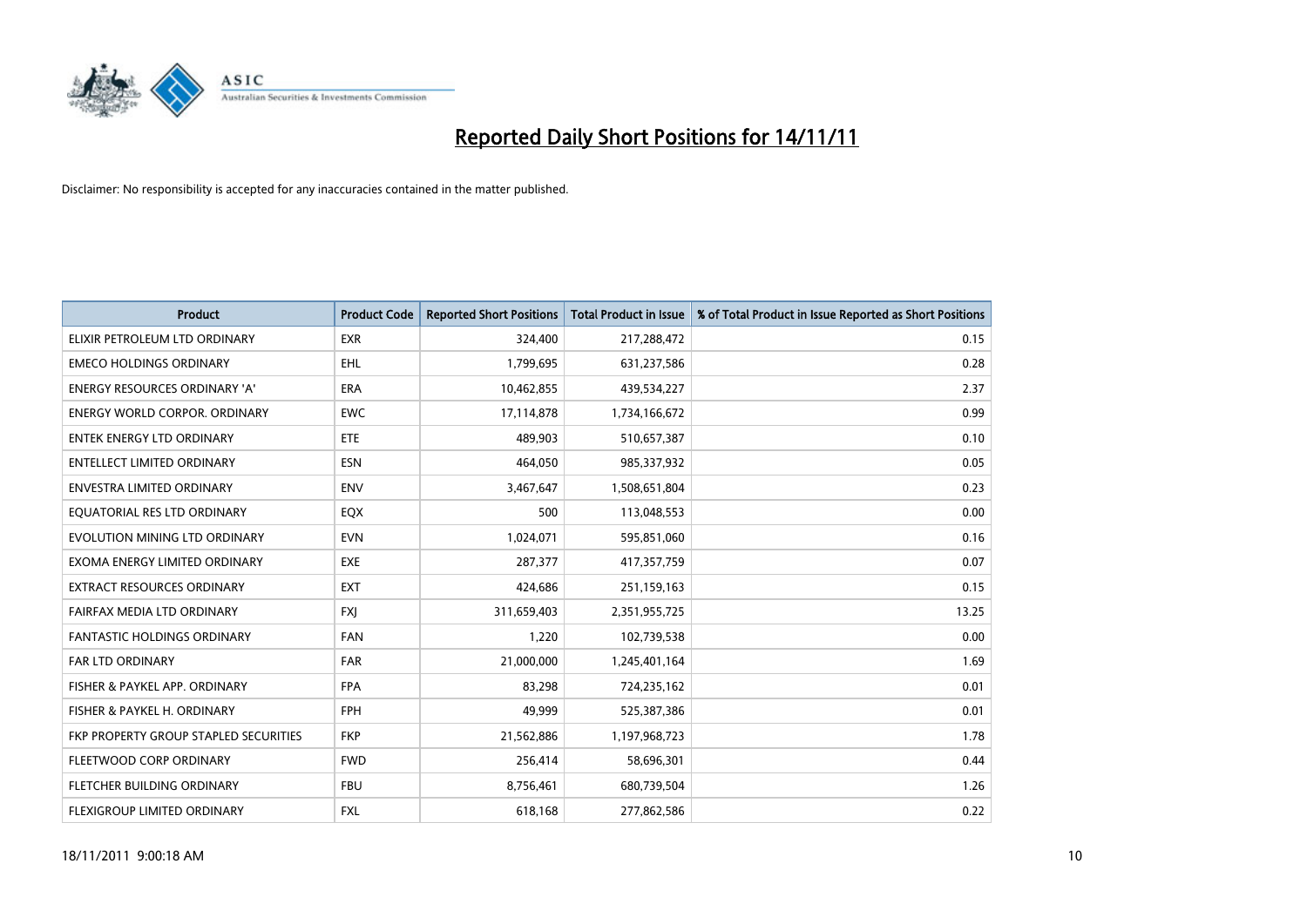

| <b>Product</b>                            | <b>Product Code</b> | <b>Reported Short Positions</b> | <b>Total Product in Issue</b> | % of Total Product in Issue Reported as Short Positions |
|-------------------------------------------|---------------------|---------------------------------|-------------------------------|---------------------------------------------------------|
| <b>FLIGHT CENTRE ORDINARY</b>             | <b>FLT</b>          | 7,533,212                       | 99,990,391                    | 7.52                                                    |
| FLINDERS MINES LTD ORDINARY               | <b>FMS</b>          | 21,673,169                      | 1,821,300,404                 | 1.18                                                    |
| <b>FOCUS MINERALS LTD ORDINARY</b>        | <b>FML</b>          | 5,783,348                       | 4,320,773,701                 | 0.13                                                    |
| FORGE GROUP LIMITED ORDINARY              | FGE                 | 113,598                         | 83,429,014                    | 0.13                                                    |
| FORTE ENERGY NL ORDINARY                  | <b>FTE</b>          | 2,667,039                       | 695,589,311                   | 0.38                                                    |
| FORTESCUE METALS GRP ORDINARY             | <b>FMG</b>          | 75,062,972                      | 3,113,798,659                 | 2.37                                                    |
| <b>FOSTER'S GROUP ORDINARY</b>            | FGL                 | 10,799,214                      | 1,941,514,539                 | 0.52                                                    |
| FTD CORPORATION ORDINARY                  | <b>FTD</b>          | 8,088                           | 36,474,593                    | 0.02                                                    |
| FUNTASTIC LIMITED ORDINARY                | <b>FUN</b>          | 322,528                         | 340,997,682                   | 0.09                                                    |
| <b>G.U.D. HOLDINGS ORDINARY</b>           | <b>GUD</b>          | 454,906                         | 70,107,387                    | 0.64                                                    |
| <b>GALAXY RESOURCES ORDINARY</b>          | GXY                 | 2,865,277                       | 323,327,000                   | 0.87                                                    |
| <b>GEODYNAMICS LIMITED ORDINARY</b>       | GDY                 | 34,227                          | 337,942,224                   | 0.01                                                    |
| <b>GINDALBIE METALS LTD ORDINARY</b>      | <b>GBG</b>          | 23,466,244                      | 1,135,565,349                 | 2.06                                                    |
| <b>GLOBAL MINING ORDINARY</b>             | GMI                 | 8,951                           | 184,894,556                   | 0.00                                                    |
| <b>GLOUCESTER COAL ORDINARY</b>           | GCL                 | 1,051,452                       | 202,905,967                   | 0.52                                                    |
| <b>GME RESOURCES LTD ORDINARY</b>         | <b>GME</b>          | 800                             | 322,635,902                   | 0.00                                                    |
| <b>GOLD ONE INT LTD ORDINARY</b>          | GDO                 | 1,408,476                       | 809,324,408                   | 0.17                                                    |
| <b>GOLDEN WEST RESOURCE ORDINARY</b>      | <b>GWR</b>          | 1,617                           | 192,082,567                   | 0.00                                                    |
| <b>GOODMAN FIELDER, ORDINARY</b>          | <b>GFF</b>          | 57,351,030                      | 1,955,559,207                 | 2.92                                                    |
| <b>GOODMAN GROUP STAPLED US PROHIBIT.</b> | <b>GMG</b>          | 29,639,917                      | 7.394.907.651                 | 0.38                                                    |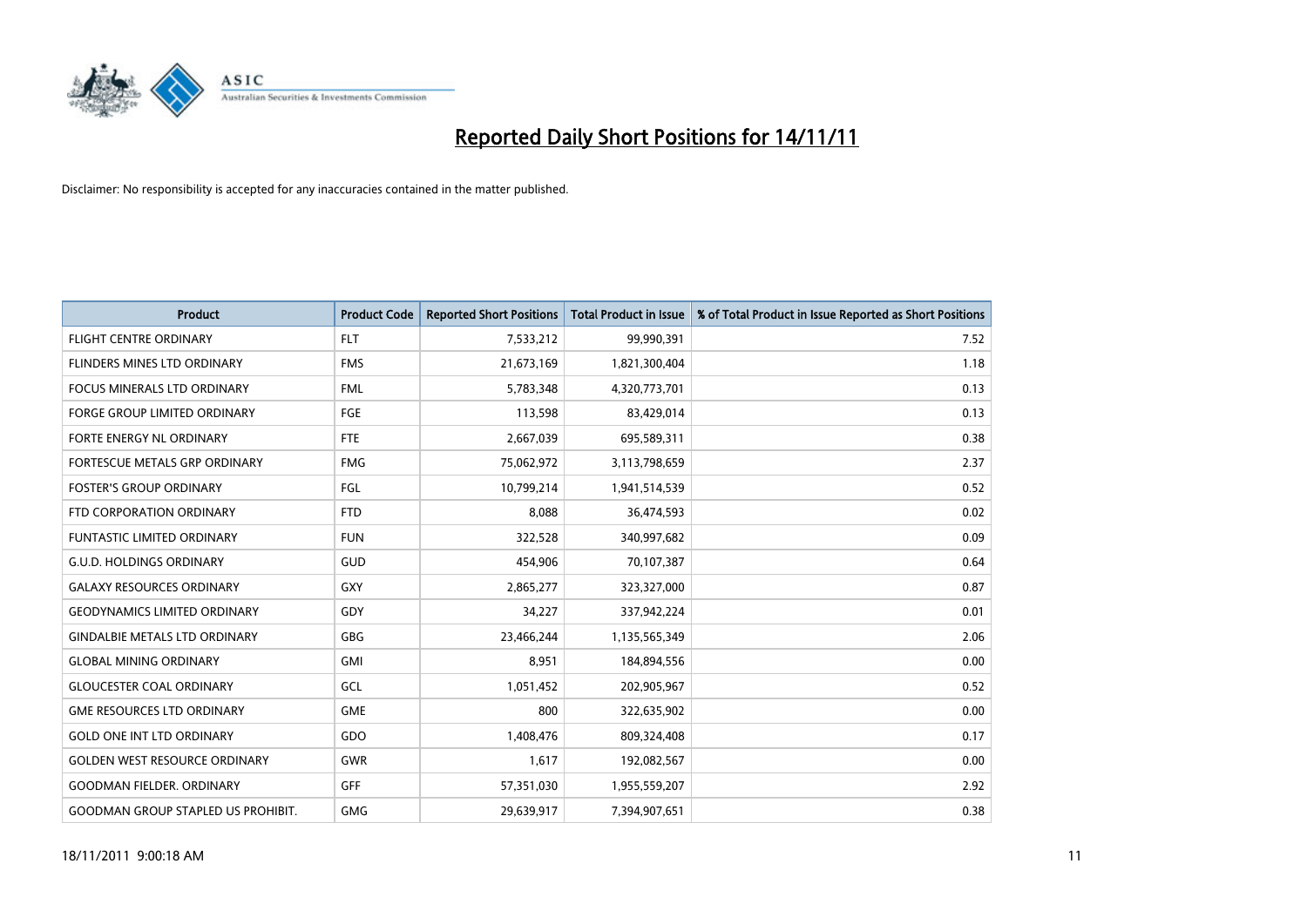

| <b>Product</b>                            | <b>Product Code</b> | <b>Reported Short Positions</b> | <b>Total Product in Issue</b> | % of Total Product in Issue Reported as Short Positions |
|-------------------------------------------|---------------------|---------------------------------|-------------------------------|---------------------------------------------------------|
| <b>GPT GROUP STAPLED SEC.</b>             | <b>GPT</b>          | 17,776,703                      | 1,836,242,729                 | 0.95                                                    |
| <b>GRAINCORP LIMITED A CLASS ORDINARY</b> | <b>GNC</b>          | 617,917                         | 198,318,900                   | 0.29                                                    |
| <b>GRANGE RESOURCES, ORDINARY</b>         | GRR                 | 198,219                         | 1,153,937,134                 | 0.01                                                    |
| <b>GREENCAP LIMITED ORDINARY</b>          | GCG                 |                                 | 262,515,385                   | 0.00                                                    |
| <b>GREENLAND MIN EN LTD ORDINARY</b>      | GGG                 | 2,997,816                       | 410,407,582                   | 0.71                                                    |
| <b>GRYPHON MINERALS LTD ORDINARY</b>      | GRY                 | 2,694,368                       | 300,122,058                   | 0.89                                                    |
| <b>GUILDFORD COAL LTD ORDINARY</b>        | <b>GUF</b>          | 2,023,485                       | 219,654,168                   | 0.92                                                    |
| <b>GUINNESS PEAT GROUP. CDI 1:1</b>       | <b>GPG</b>          | 54                              | 279,637,888                   | 0.00                                                    |
| <b>GUNNS LIMITED ORDINARY</b>             | <b>GNS</b>          | 53,509,414                      | 848,401,559                   | 6.30                                                    |
| <b>GWA GROUP LTD ORDINARY</b>             | <b>GWA</b>          | 12,588,011                      | 301,525,014                   | 4.16                                                    |
| <b>HARVEY NORMAN ORDINARY</b>             | <b>HVN</b>          | 54,985,591                      | 1,062,316,784                 | 5.19                                                    |
| HASTIE GROUP LIMITED DEFERRED SETTLEMENT  | <b>HSTDA</b>        | 7,775                           | 137,348,666                   | 0.00                                                    |
| HASTINGS DIVERSIFIED STAPLED SECURITY     | <b>HDF</b>          | 3,597,833                       | 530,001,072                   | 0.67                                                    |
| <b>HEARTWARE INT INC CDI 35:1</b>         | <b>HIN</b>          | 272,008                         | 48,598,550                    | 0.56                                                    |
| <b>HENDERSON GROUP CDI 1:1</b>            | <b>HGG</b>          | 13,001,802                      | 654,840,720                   | 1.97                                                    |
| HFA HOLDINGS LIMITED ORDINARY             | <b>HFA</b>          | 16,273                          | 117,332,831                   | 0.01                                                    |
| <b>HIGHLANDS PACIFIC ORDINARY</b>         | <b>HIG</b>          | 2,445,861                       | 686,082,148                   | 0.35                                                    |
| HILLGROVE RES LTD ORDINARY                | <b>HGO</b>          | 1,577,920                       | 793,698,575                   | 0.20                                                    |
| HILLS HOLDINGS LTD ORDINARY               | <b>HIL</b>          | 4,290,901                       | 247,364,903                   | 1.71                                                    |
| HORIZON OIL LIMITED ORDINARY              | <b>HZN</b>          | 18,356,889                      | 1,130,811,515                 | 1.61                                                    |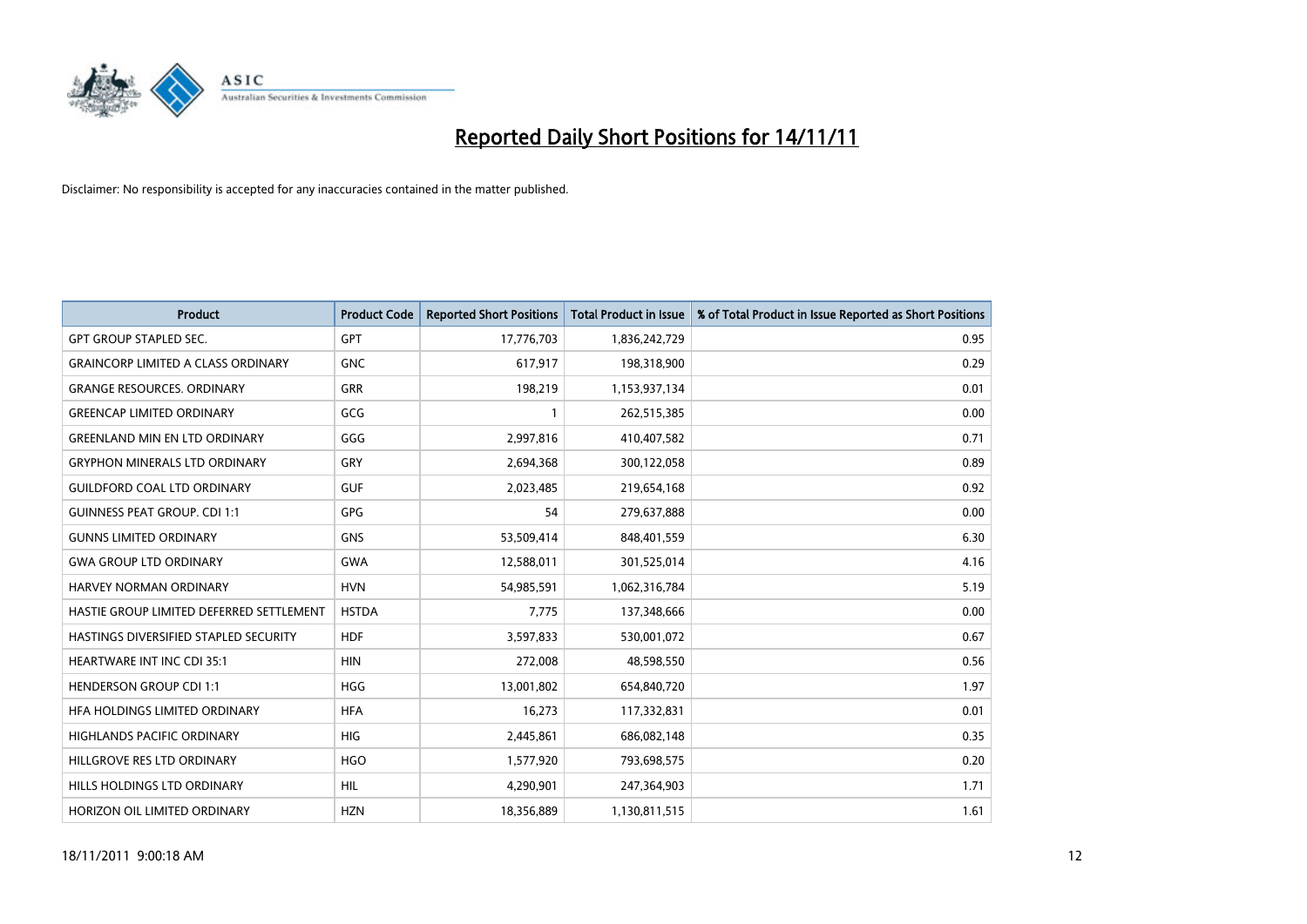

| <b>Product</b>                                | <b>Product Code</b> | <b>Reported Short Positions</b> | <b>Total Product in Issue</b> | % of Total Product in Issue Reported as Short Positions |
|-----------------------------------------------|---------------------|---------------------------------|-------------------------------|---------------------------------------------------------|
| HUNNU COAL LIMITED ORDINARY                   | <b>HUN</b>          | 24,371                          | 218,565,002                   | 0.01                                                    |
| <b>ICON ENERGY LIMITED ORDINARY</b>           | <b>ICN</b>          | 2,830                           | 469,301,394                   | 0.00                                                    |
| <b>IINET LIMITED ORDINARY</b>                 | <b>IIN</b>          | 129,200                         | 149,787,226                   | 0.08                                                    |
| ILUKA RESOURCES ORDINARY                      | ILU                 | 6,559,691                       | 418,700,517                   | 1.56                                                    |
| <b>IMDEX LIMITED ORDINARY</b>                 | <b>IMD</b>          | 558,149                         | 204,447,435                   | 0.26                                                    |
| IMF (AUSTRALIA) LTD ORDINARY                  | <b>IMF</b>          | 330,821                         | 123,828,193                   | 0.26                                                    |
| IMX RESOURCES LTD ORDINARY                    | <b>IXR</b>          | 20,000                          | 262,612,803                   | 0.01                                                    |
| <b>INCITEC PIVOT ORDINARY</b>                 | IPL                 | 1,566,135                       | 1,628,730,107                 | 0.08                                                    |
| <b>INDEPENDENCE GROUP ORDINARY</b>            | <b>IGO</b>          | 5,001,569                       | 202,907,135                   | 2.48                                                    |
| <b>INDOPHIL RESOURCES ORDINARY</b>            | <b>IRN</b>          | 1,668,085                       | 995,437,860                   | 0.17                                                    |
| <b>INDUSTREA LIMITED ORDINARY</b>             | IDL                 | 1,802,317                       | 364,733,566                   | 0.48                                                    |
| <b>INFIGEN ENERGY STAPLED SECURITIES</b>      | <b>IFN</b>          | 5,857,500                       | 762,265,972                   | 0.78                                                    |
| ING RE COM GROUP STAPLED SECURITIES           | ILF.                | 3,583                           | 441,029,194                   | 0.00                                                    |
| <b>INSURANCE AUSTRALIA ORDINARY</b>           | IAG                 | 9,751,679                       | 2,079,034,021                 | 0.44                                                    |
| <b>INTEGRA MINING LTD, ORDINARY</b>           | <b>IGR</b>          | 4,776,580                       | 843,743,881                   | 0.55                                                    |
| <b>INTREPID MINES ORDINARY</b>                | <b>IAU</b>          | 2,569,346                       | 522,391,334                   | 0.50                                                    |
| <b>INVESTA OFFICE FUND STAPLED SECURITIES</b> | <b>IOF</b>          | 9,538,263                       | 2,657,463,999                 | 0.34                                                    |
| <b>INVOCARE LIMITED ORDINARY</b>              | IVC                 | 1,144,190                       | 110,030,298                   | 1.04                                                    |
| <b>ION LIMITED ORDINARY</b>                   | <b>ION</b>          | 164,453                         | 256,365,105                   | 0.06                                                    |
| <b>IOOF HOLDINGS LTD ORDINARY</b>             | <b>IFL</b>          | 784,083                         | 229,794,395                   | 0.33                                                    |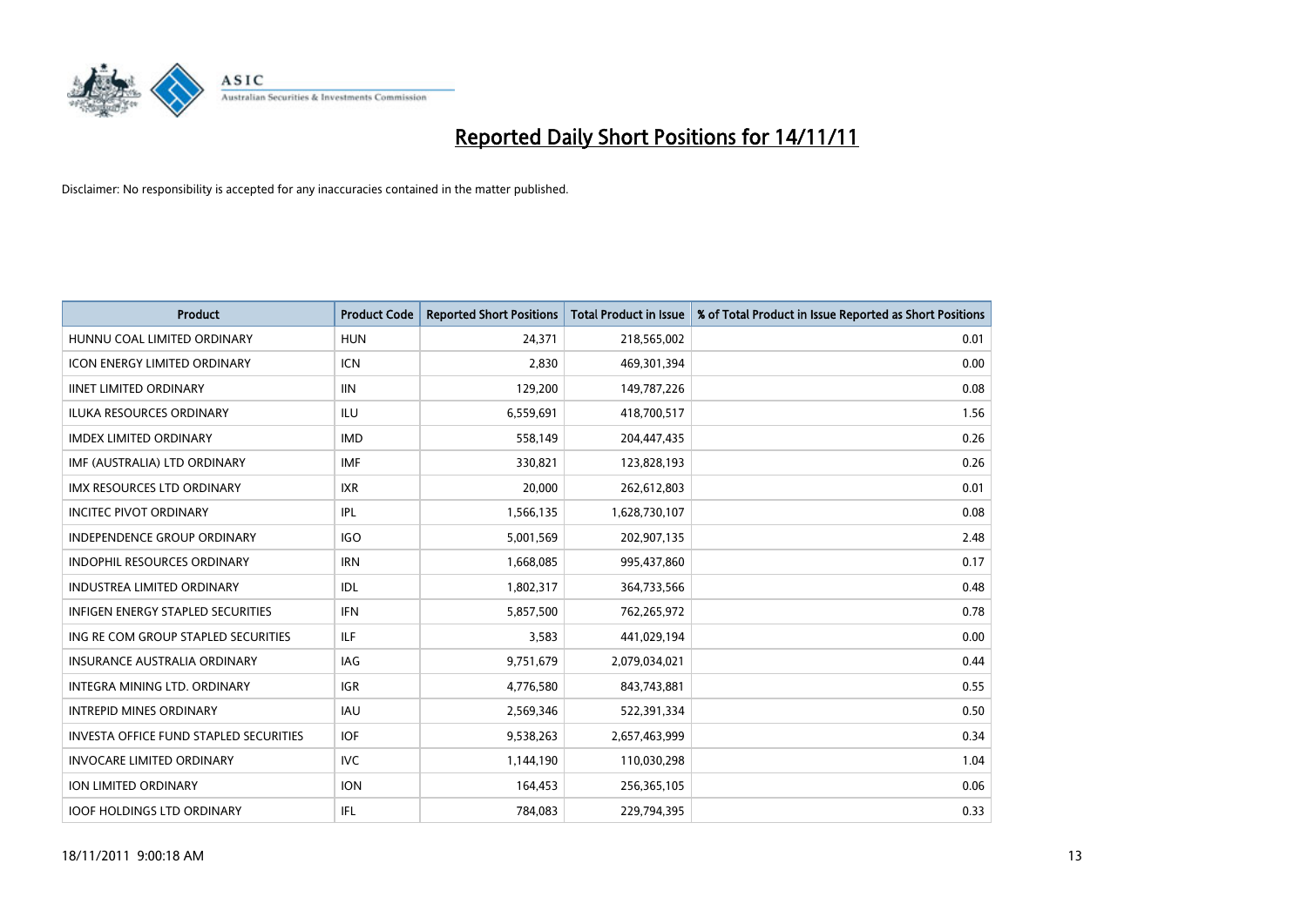

| <b>Product</b>                            | <b>Product Code</b> | <b>Reported Short Positions</b> | <b>Total Product in Issue</b> | % of Total Product in Issue Reported as Short Positions |
|-------------------------------------------|---------------------|---------------------------------|-------------------------------|---------------------------------------------------------|
| <b>IRESS MARKET TECH. ORDINARY</b>        | <b>IRE</b>          | 1,068,035                       | 127,036,010                   | 0.84                                                    |
| <b>IRON ORE HOLDINGS ORDINARY</b>         | <b>IOH</b>          | 14,525                          | 166,087,005                   | 0.01                                                    |
| ISHARES GLOBAL 100 CDI 1:1                | <b>IOO</b>          | 1,558                           | 10,600,000                    | 0.01                                                    |
| ISHARES MSCI AUS 200 ISHARES MSCI AUS 200 | <b>IOZ</b>          | 73,933                          | 2,326,394                     | 3.18                                                    |
| ISHARES MSCI EM MKTS CDI 1:1              | <b>IEM</b>          | 25,899                          | 425,700,000                   | 0.01                                                    |
| ISHARES S&P 500 CDI 1:1                   | <b>IVV</b>          | 504                             | 116,350,000                   | 0.00                                                    |
| ISHARES S&P EU 350 CDI 1:1                | IEU                 | 21                              | 50,800,000                    | 0.00                                                    |
| ISHARES S&P HIGH DIV ISHARES S&P HIGH DIV | <b>IHD</b>          | 99,572                          | 2,201,253                     | 4.52                                                    |
| ISHARES SMALL ORDS ISHARES SMALL ORDS     | <b>ISO</b>          | 864,830                         | 5,401,916                     | 16.01                                                   |
| <b>IVANHOE AUSTRALIA ORDINARY</b>         | <b>IVA</b>          | 225,022                         | 485,392,840                   | 0.04                                                    |
| IAMES HARDIE INDUST CHESS DEPOSITARY INT  | <b>IHX</b>          | 20,982,889                      | 435,640,582                   | 4.83                                                    |
| <b>JAMESON RESOURCES ORDINARY</b>         | <b>JAL</b>          | 1,600,000                       | 95,828,865                    | 1.67                                                    |
| <b>IB HI-FI LIMITED ORDINARY</b>          | <b>IBH</b>          | 21,578,734                      | 98,833,643                    | 21.82                                                   |
| <b>JUPITER MINES ORDINARY</b>             | <b>IMS</b>          | 3,634                           | 1,823,490,836                 | 0.00                                                    |
| <b>KAGARA LTD ORDINARY</b>                | KZL                 | 11,575,014                      | 718,307,956                   | 1.60                                                    |
| KAROON GAS AUSTRALIA ORDINARY             | <b>KAR</b>          | 4,269,719                       | 221,420,769                   | 1.90                                                    |
| KATHMANDU HOLD LTD ORDINARY               | <b>KMD</b>          | 2,186,744                       | 200,000,000                   | 1.09                                                    |
| <b>KEYBRIDGE CAPITAL ORDINARY</b>         | <b>KBC</b>          | 7,999                           | 172,070,564                   | 0.00                                                    |
| KIMBERLEY METALS LTD ORDINARY             | <b>KBL</b>          | 1,820                           | 164,752,978                   | 0.00                                                    |
| KINGSGATE CONSOLID. ORDINARY              | <b>KCN</b>          | 2,137,850                       | 139,123,167                   | 1.53                                                    |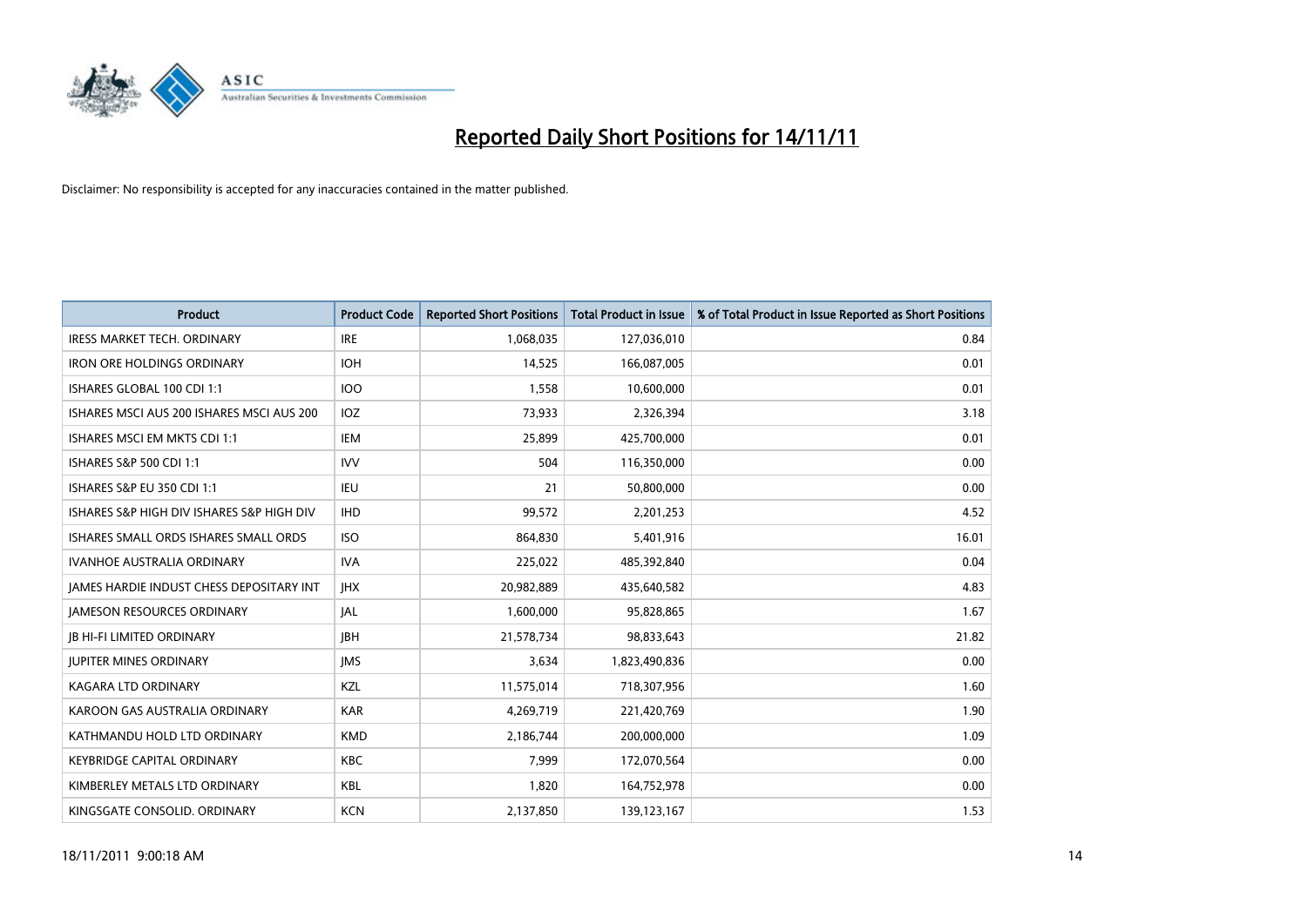

| <b>Product</b>                        | <b>Product Code</b> | <b>Reported Short Positions</b> | <b>Total Product in Issue</b> | % of Total Product in Issue Reported as Short Positions |
|---------------------------------------|---------------------|---------------------------------|-------------------------------|---------------------------------------------------------|
| KINGSROSE MINING LTD ORDINARY         | <b>KRM</b>          | 1,064,801                       | 267,448,726                   | 0.39                                                    |
| LEIGHTON HOLDINGS ORDINARY            | LEI                 | 8,129,727                       | 336,515,596                   | 2.37                                                    |
| LEND LEASE GROUP UNIT/ORD STAPLED     | LLC                 | 2,020,780                       | 571,804,090                   | 0.34                                                    |
| LINC ENERGY LTD ORDINARY              | <b>LNC</b>          | 6,463,493                       | 503,418,900                   | 1.26                                                    |
| LIQUEFIED NATURAL ORDINARY            | <b>LNG</b>          | 370,140                         | 267,699,015                   | 0.14                                                    |
| LYNAS CORPORATION ORDINARY            | <b>LYC</b>          | 108,204,812                     | 1,713,846,913                 | 6.28                                                    |
| M2 TELECOMMUNICATION ORDINARY         | <b>MTU</b>          | 310,347                         | 124,493,385                   | 0.24                                                    |
| MACA LIMITED ORDINARY                 | <b>MLD</b>          | 1,651                           | 150,000,000                   | 0.00                                                    |
| MACARTHUR COAL ORDINARY               | <b>MCC</b>          | 1,040,073                       | 302,092,343                   | 0.33                                                    |
| <b>MACMAHON HOLDINGS ORDINARY</b>     | <b>MAH</b>          | 3,987,865                       | 738,631,705                   | 0.53                                                    |
| MACQ ATLAS ROADS GRP ORDINARY STAPLED | <b>MOA</b>          | 15,028,618                      | 464,279,594                   | 3.24                                                    |
| MACQUARIE GROUP LTD ORDINARY          | MQG                 | 5,236,479                       | 348,285,032                   | 1.45                                                    |
| MAP GROUP STAPLED US PROHIBIT.        | <b>MAP</b>          | 8,032,451                       | 1,861,210,782                 | 0.42                                                    |
| <b>MARENGO MINING ORDINARY</b>        | <b>MGO</b>          | 44,064                          | 1,002,399,863                 | 0.00                                                    |
| <b>MATRIX C &amp; E LTD ORDINARY</b>  | <b>MCE</b>          | 375,033                         | 77,081,507                    | 0.47                                                    |
| MCMILLAN SHAKESPEARE ORDINARY         | <b>MMS</b>          | 104,047                         | 68,357,790                    | 0.15                                                    |
| MCPHERSON'S LTD ORDINARY              | <b>MCP</b>          | 15,360                          | 72,401,758                    | 0.02                                                    |
| MEDUSA MINING LTD ORDINARY            | <b>MML</b>          | 937,010                         | 188,827,911                   | 0.49                                                    |
| MELBOURNE IT LIMITED ORDINARY         | <b>MLB</b>          | 136,142                         | 81,352,178                    | 0.17                                                    |
| MEO AUSTRALIA LTD ORDINARY            | <b>MEO</b>          | 396,736                         | 539,913,260                   | 0.07                                                    |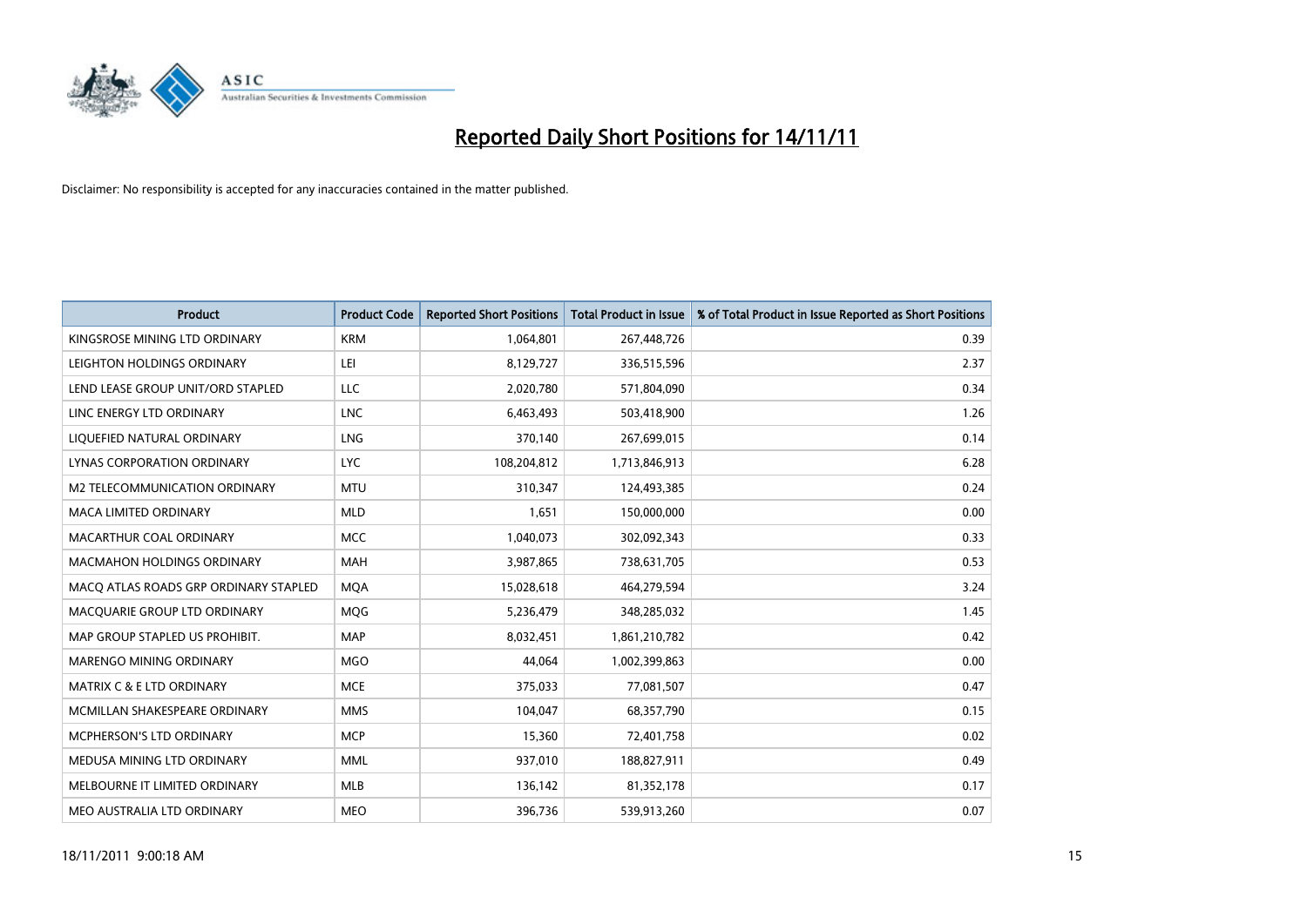

| <b>Product</b>                    | <b>Product Code</b> | <b>Reported Short Positions</b> | <b>Total Product in Issue</b> | % of Total Product in Issue Reported as Short Positions |
|-----------------------------------|---------------------|---------------------------------|-------------------------------|---------------------------------------------------------|
| <b>MERMAID MARINE ORDINARY</b>    | <b>MRM</b>          | 601,025                         | 217,810,915                   | 0.27                                                    |
| MESOBLAST LIMITED ORDINARY        | <b>MSB</b>          | 7,011,332                       | 280,425,258                   | 2.52                                                    |
| METALS X LIMITED ORDINARY         | <b>MLX</b>          | 326,940                         | 1,330,804,811                 | 0.03                                                    |
| METCASH LIMITED ORDINARY          | <b>MTS</b>          | 30,906,556                      | 771,343,008                   | 3.98                                                    |
| METGASCO LIMITED ORDINARY         | <b>MEL</b>          | 235,435                         | 337,396,221                   | 0.07                                                    |
| METMINCO LIMITED ORDINARY         | <b>MNC</b>          | 739,125                         | 1,462,616,146                 | 0.05                                                    |
| MHM METALS LIMITED ORDINARY       | <b>MHM</b>          | 259,654                         | 102,334,203                   | 0.25                                                    |
| MICLYN EXP OFFSHR ORDINARY        | <b>MIO</b>          | 19,801                          | 274,618,684                   | 0.01                                                    |
| MINCOR RESOURCES NL ORDINARY      | <b>MCR</b>          | 1,201,366                       | 196,180,804                   | 0.60                                                    |
| MINEMAKERS LIMITED ORDINARY       | <b>MAK</b>          | 44,227                          | 227,540,432                   | 0.02                                                    |
| MINERAL DEPOSITS ORDINARY         | <b>MDL</b>          | 642,511                         | 83,538,786                    | 0.75                                                    |
| MINERAL RESOURCES, ORDINARY       | <b>MIN</b>          | 1,186,198                       | 184,311,989                   | 0.62                                                    |
| MIRABELA NICKEL LTD ORDINARY      | <b>MBN</b>          | 17,762,748                      | 491,781,237                   | 3.62                                                    |
| MIRVAC GROUP STAPLED SECURITIES   | <b>MGR</b>          | 31,273,519                      | 3,416,924,188                 | 0.89                                                    |
| <b>MOLOPO ENERGY LTD ORDINARY</b> | <b>MPO</b>          | 1,728,819                       | 245,579,810                   | 0.71                                                    |
| MOLY MINES LIMITED ORDINARY       | <b>MOL</b>          | 14,867                          | 384,893,989                   | 0.00                                                    |
| MONADELPHOUS GROUP ORDINARY       | <b>MND</b>          | 1,652,814                       | 88,674,327                    | 1.87                                                    |
| MORTGAGE CHOICE LTD ORDINARY      | <b>MOC</b>          | 852,467                         | 119,948,255                   | 0.71                                                    |
| <b>MOUNT GIBSON IRON ORDINARY</b> | <b>MGX</b>          | 14,270,537                      | 1,082,570,693                 | 1.32                                                    |
| MULTIPLEX SITES SITES             | <b>MXUPA</b>        | 22                              | 4,500,000                     | 0.00                                                    |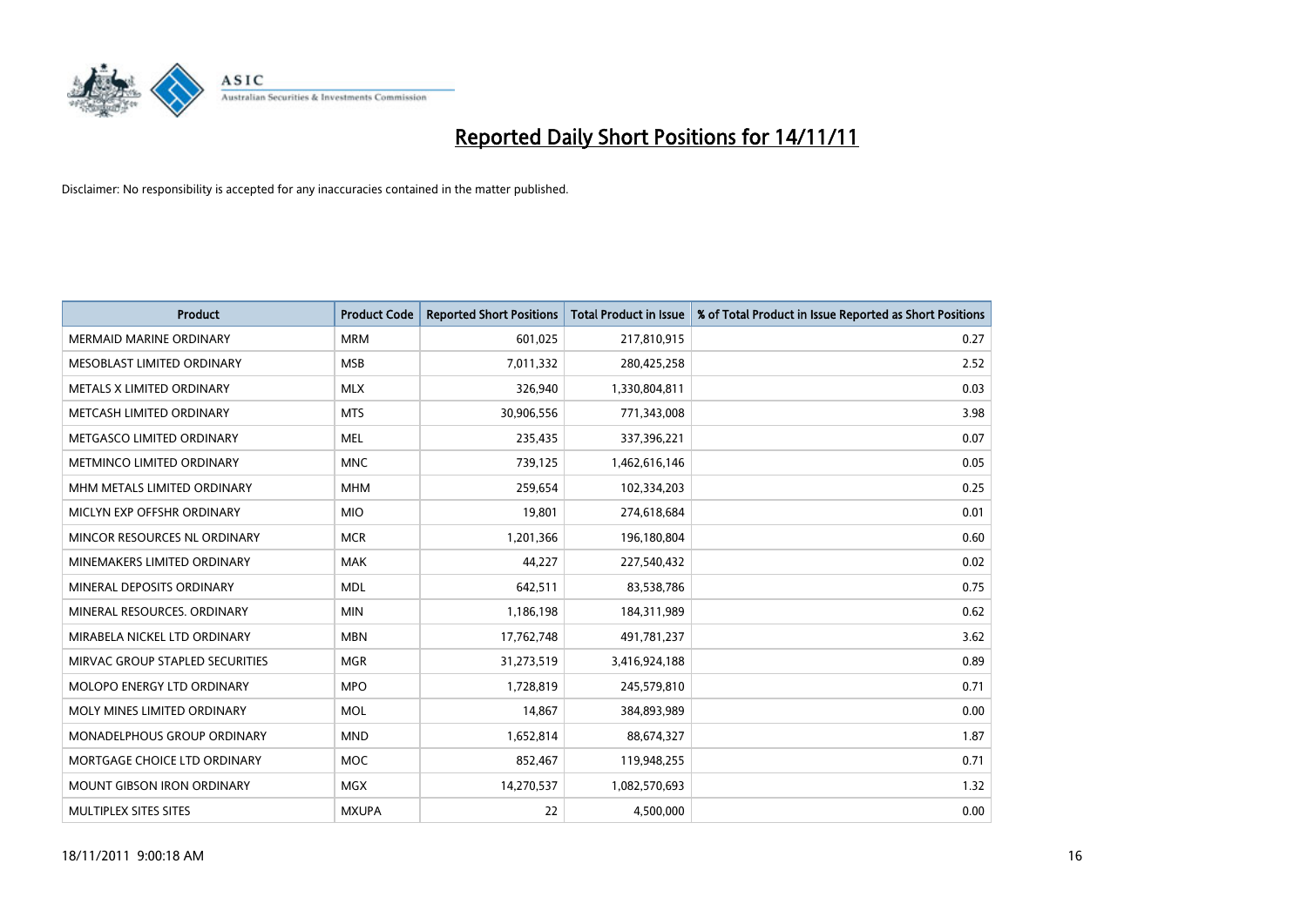

| <b>Product</b>                       | <b>Product Code</b> | <b>Reported Short Positions</b> | <b>Total Product in Issue</b> | % of Total Product in Issue Reported as Short Positions |
|--------------------------------------|---------------------|---------------------------------|-------------------------------|---------------------------------------------------------|
| <b>MURCHISON METALS LTD ORDINARY</b> | <b>MMX</b>          | 22,486,198                      | 442,437,524                   | 5.10                                                    |
| MYER HOLDINGS LTD ORDINARY           | <b>MYR</b>          | 62,077,453                      | 583,384,551                   | 10.62                                                   |
| <b>MYSTATE LIMITED ORDINARY</b>      | <b>MYS</b>          | 78,885                          | 67,463,454                    | 0.11                                                    |
| NATIONAL AUST. BANK ORDINARY         | <b>NAB</b>          | 21,341,311                      | 2,201,188,437                 | 0.95                                                    |
| NATURAL FUEL LIMITED ORDINARY        | <b>NFL</b>          |                                 | 1,121,912                     | 0.00                                                    |
| NAVIGATOR RESOURCES ORDINARY         | <b>NAV</b>          | 500                             | 2,096,093,840                 | 0.00                                                    |
| NAVITAS LIMITED ORDINARY             | <b>NVT</b>          | 2,451,411                       | 375,318,628                   | 0.64                                                    |
| NEPTUNE MARINE ORDINARY              | <b>NMS</b>          | 182,253                         | 1,748,545,632                 | 0.01                                                    |
| NEW HOPE CORPORATION ORDINARY        | <b>NHC</b>          | 731,222                         | 830,230,549                   | 0.08                                                    |
| NEWCREST MINING ORDINARY             | <b>NCM</b>          | 2,285,268                       | 765,495,616                   | 0.28                                                    |
| NEWS CORP A NON-VOTING CDI           | <b>NWSLV</b>        | 3,433,233                       | 1,717,038,800                 | 0.20                                                    |
| NEWS CORP B VOTING CDI               | <b>NWS</b>          | 3,623,381                       | 798,520,953                   | 0.44                                                    |
| NEXBIS LIMITED ORDINARY              | <b>NBS</b>          | 63,733                          | 798,356,704                   | 0.01                                                    |
| NEXTDC LIMITED ORDINARY              | <b>NXT</b>          | 2,656                           | 123,533,558                   | 0.00                                                    |
| NEXUS ENERGY LIMITED ORDINARY        | <b>NXS</b>          | 7,517,854                       | 1,326,697,820                 | 0.56                                                    |
| NIB HOLDINGS LIMITED ORDINARY        | <b>NHF</b>          | 104,911                         | 466,733,110                   | 0.02                                                    |
| NIDO PETROLEUM ORDINARY              | <b>NDO</b>          | 609,447                         | 1,389,163,151                 | 0.05                                                    |
| NOBLE MINERAL RES ORDINARY           | <b>NMG</b>          | 775,241                         | 522,308,820                   | 0.16                                                    |
| NORTHERN IRON LTD ORDINARY           | <b>NFE</b>          | 789,511                         | 336,084,863                   | 0.23                                                    |
| NRW HOLDINGS LIMITED ORDINARY        | <b>NWH</b>          | 182,663                         | 278,888,011                   | 0.05                                                    |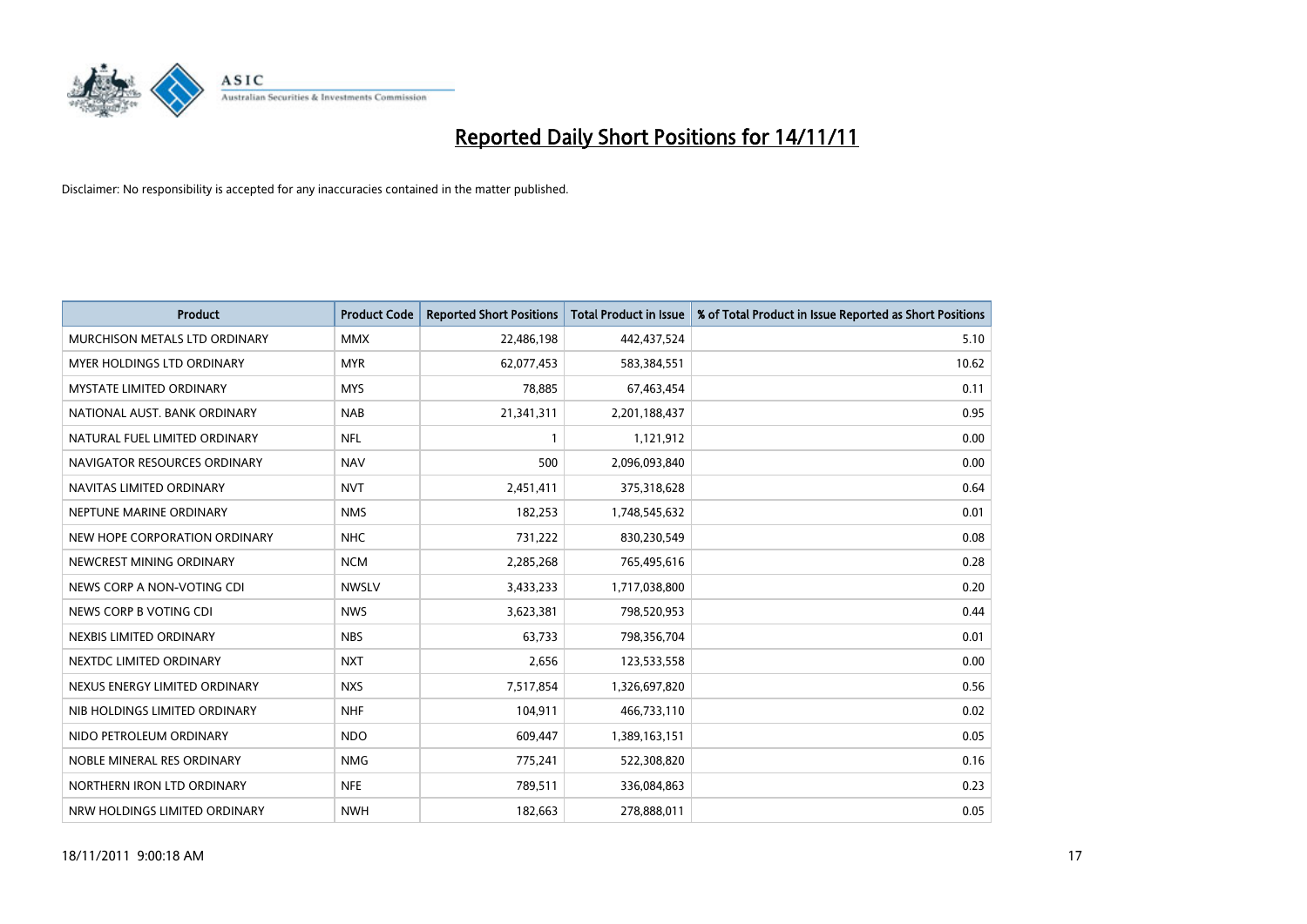

| <b>Product</b>                        | <b>Product Code</b> | <b>Reported Short Positions</b> | <b>Total Product in Issue</b> | % of Total Product in Issue Reported as Short Positions |
|---------------------------------------|---------------------|---------------------------------|-------------------------------|---------------------------------------------------------|
| NUCOAL RESOURCES NL ORDINARY          | <b>NCR</b>          | 79,200                          | 441,129,875                   | 0.02                                                    |
| NUFARM LIMITED ORDINARY               | <b>NUF</b>          | 4,007,946                       | 261,833,005                   | 1.54                                                    |
| OAKTON LIMITED ORDINARY               | <b>OKN</b>          | 612,803                         | 93,800,235                    | 0.65                                                    |
| OCEANAGOLD CORP. CHESS DEPOSITARY INT | <b>OGC</b>          | 809.875                         | 262,609,273                   | 0.30                                                    |
| OCEANIA CAPITAL LTD ORDINARY          | <b>OCP</b>          | 2,500                           | 91,921,295                    | 0.00                                                    |
| OIL SEARCH LTD ORDINARY               | OSH                 | 9,947,461                       | 1,325,155,171                 | 0.74                                                    |
| OM HOLDINGS LIMITED ORDINARY          | OMH                 | 8,728,025                       | 504,105,150                   | 1.74                                                    |
| <b>ONESTEEL LIMITED ORDINARY</b>      | OST                 | 41,549,947                      | 1,342,393,583                 | 3.09                                                    |
| ORICA LIMITED ORDINARY                | ORI                 | 2,629,041                       | 363,966,570                   | 0.70                                                    |
| ORIGIN ENERGY ORDINARY                | <b>ORG</b>          | 3,571,046                       | 1,086,116,538                 | 0.32                                                    |
| OROCOBRE LIMITED ORDINARY             | <b>ORE</b>          | 177,284                         | 103,195,029                   | 0.17                                                    |
| OROTONGROUP LIMITED ORDINARY          | <b>ORL</b>          | 5,934                           | 40,880,902                    | 0.01                                                    |
| OTTO ENERGY LIMITED ORDINARY          | <b>OEL</b>          | 109,204                         | 1,138,290,071                 | 0.01                                                    |
| OZ MINERALS ORDINARY                  | OZL                 | 9,869,243                       | 316,690,008                   | 3.07                                                    |
| <b>PACIFIC BRANDS ORDINARY</b>        | <b>PBG</b>          | 8,245,687                       | 931,386,248                   | 0.90                                                    |
| PALADIN ENERGY LTD ORDINARY           | <b>PDN</b>          | 38,167,094                      | 835,429,464                   | 4.56                                                    |
| PANAUST LIMITED ORDINARY              | <b>PNA</b>          | 13,433,508                      | 593,892,185                   | 2.26                                                    |
| PANORAMIC RESOURCES ORDINARY          | PAN                 | 673,174                         | 207,050,710                   | 0.31                                                    |
| PAPERLINX LIMITED ORDINARY            | <b>PPX</b>          | 2,995,954                       | 609,280,761                   | 0.50                                                    |
| PAPILLON RES LTD ORDINARY             | <b>PIR</b>          | 679,698                         | 209,170,467                   | 0.32                                                    |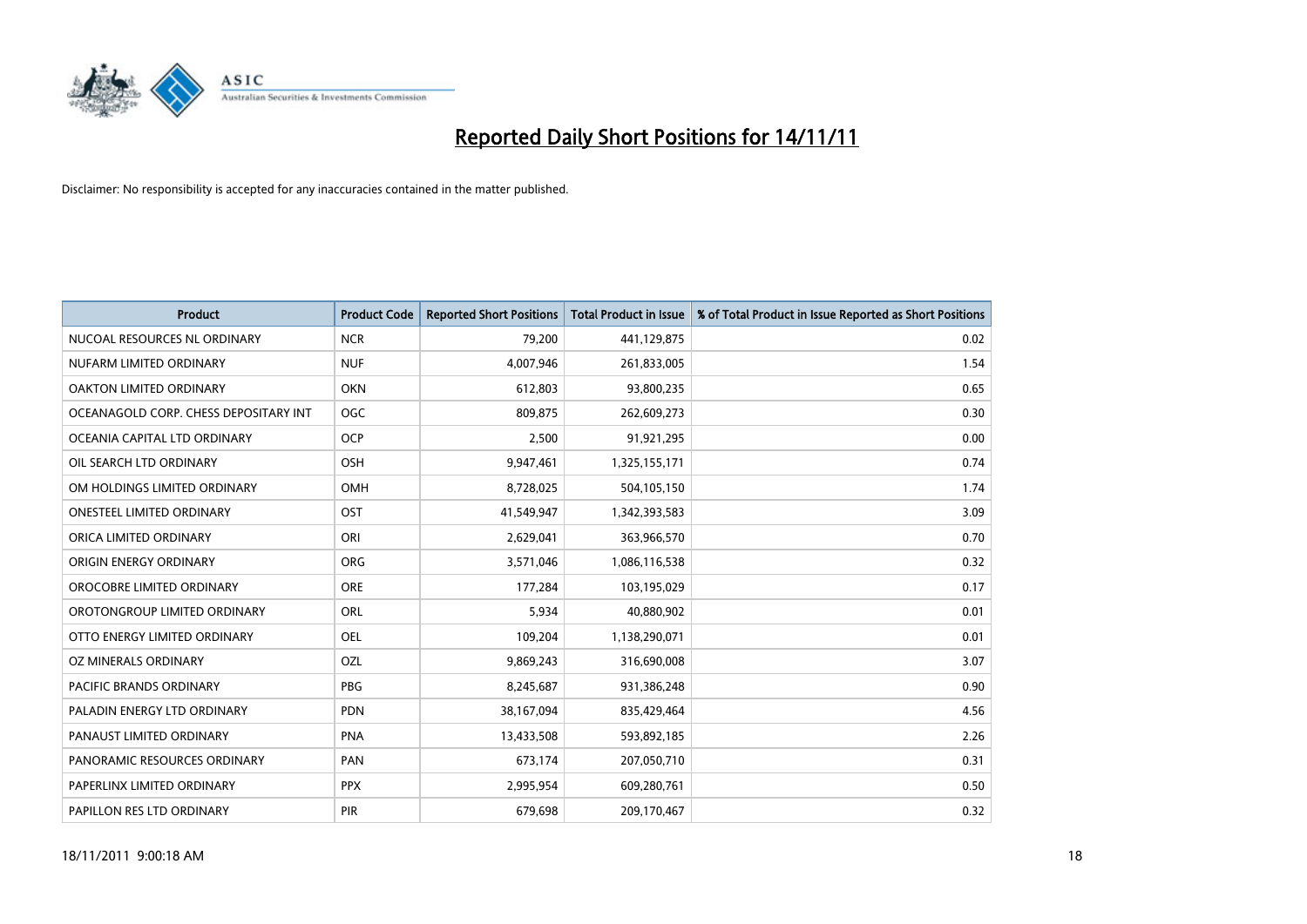

| <b>Product</b>                | <b>Product Code</b> | <b>Reported Short Positions</b> | Total Product in Issue | % of Total Product in Issue Reported as Short Positions |
|-------------------------------|---------------------|---------------------------------|------------------------|---------------------------------------------------------|
| PATTIES FOODS LTD ORDINARY    | PFL                 |                                 | 138,989,223            | 0.00                                                    |
| PEAK RESOURCES ORDINARY       | <b>PEK</b>          | 20,073                          | 155,979,643            | 0.01                                                    |
| PEET LIMITED ORDINARY         | <b>PPC</b>          | 74.400                          | 320,170,604            | 0.02                                                    |
| PENINSULA ENERGY LTD ORDINARY | <b>PEN</b>          | 1,493,377                       | 2,135,490,443          | 0.07                                                    |
| PERILYA LIMITED ORDINARY      | PEM                 | 681,007                         | 722,413,904            | 0.09                                                    |
| PERPETUAL LIMITED ORDINARY    | PPT                 | 2,836,503                       | 41,342,420             | 6.86                                                    |
| PERSEUS MINING LTD ORDINARY   | PRU                 | 2,928,326                       | 451,817,088            | 0.64                                                    |
| PETSEC ENERGY ORDINARY        | <b>PSA</b>          | 223,332                         | 231,283,622            | 0.10                                                    |
| PHARMAXIS LTD ORDINARY        | <b>PXS</b>          | 1,834,272                       | 229,116,309            | 0.79                                                    |
| PHOTON GROUP LTD ORDINARY     | <b>PGA</b>          | 250,510                         | 1,540,886,866          | 0.02                                                    |
| PLATINUM ASSET ORDINARY       | <b>PTM</b>          | 5,813,127                       | 561,347,878            | 1.04                                                    |
| PLATINUM AUSTRALIA ORDINARY   | <b>PLA</b>          | 4,385,600                       | 417,130,039            | 1.06                                                    |
| PLATINUM CAPITAL LTD ORDINARY | <b>PMC</b>          |                                 | 165,756,878            | 0.00                                                    |
| PMP LIMITED ORDINARY          | <b>PMP</b>          | 1,964                           | 329,842,473            | 0.00                                                    |
| PORT BOUVARD LIMITED ORDINARY | PBD                 | 6,754                           | 593,868,295            | 0.00                                                    |
| PRANA BIOTECHNOLOGY ORDINARY  | PBT                 | 178,250                         | 280,396,413            | 0.06                                                    |
| PREMIER INVESTMENTS ORDINARY  | <b>PMV</b>          | 227,228                         | 155,062,831            | 0.15                                                    |
| PRIMA BIOMED LTD ORDINARY     | <b>PRR</b>          | 3,304,840                       | 1,013,880,266          | 0.33                                                    |
| PRIMARY HEALTH CARE ORDINARY  | <b>PRY</b>          | 10,886,990                      | 500,336,679            | 2.16                                                    |
| PRIME MEDIA GRP LTD ORDINARY  | PRT                 | 989                             | 366,330,303            | 0.00                                                    |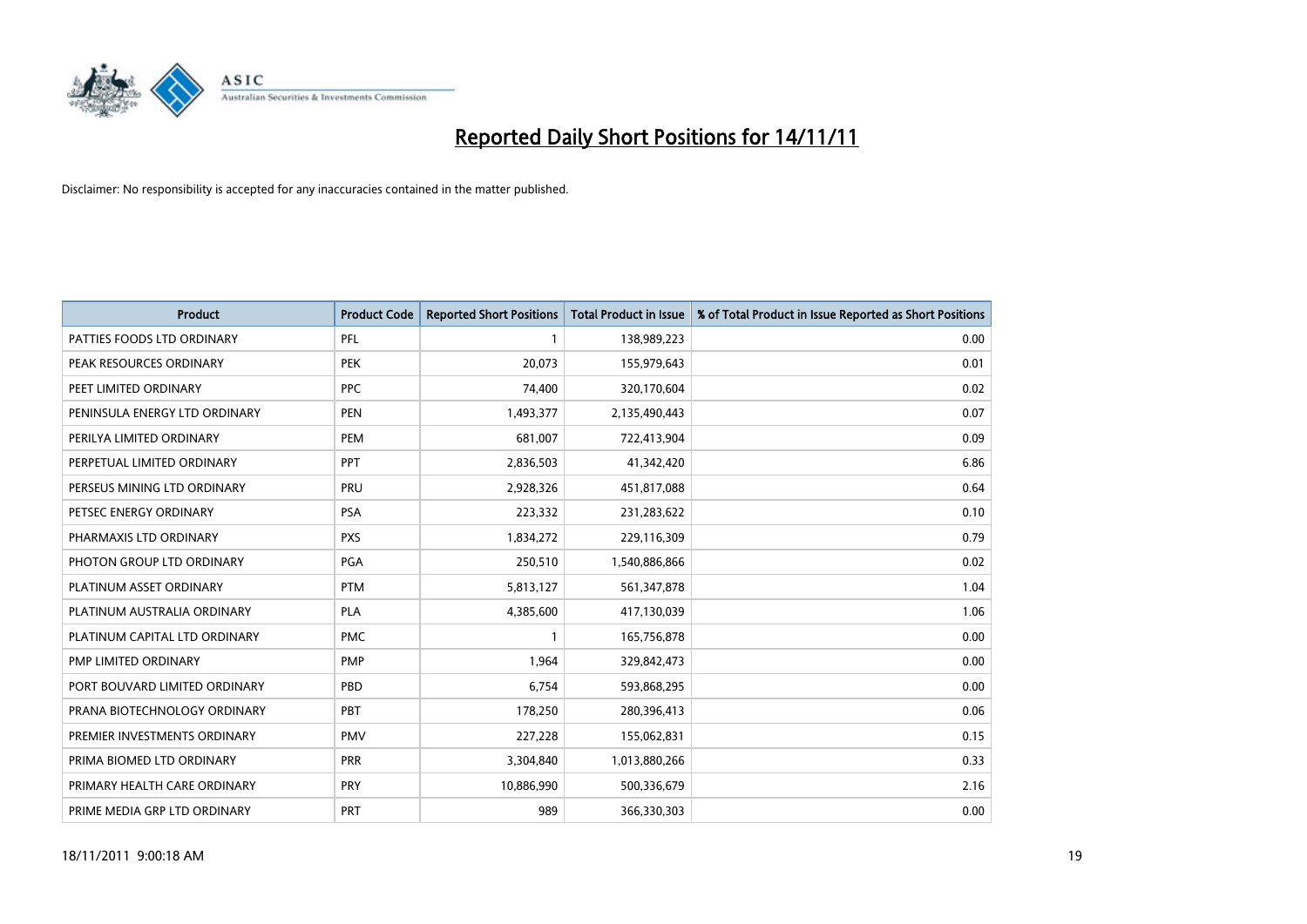

| <b>Product</b>                      | <b>Product Code</b> | <b>Reported Short Positions</b> | <b>Total Product in Issue</b> | % of Total Product in Issue Reported as Short Positions |
|-------------------------------------|---------------------|---------------------------------|-------------------------------|---------------------------------------------------------|
| PRIMEAG AUSTRALIA ORDINARY          | PAG                 | 12,527                          | 266,394,444                   | 0.00                                                    |
| PROGEN PHARMACEUTIC ORDINARY        | PGL                 | 151,596                         | 24,709,097                    | 0.61                                                    |
| PROGRAMMED ORDINARY                 | <b>PRG</b>          | 540,596                         | 118,169,908                   | 0.45                                                    |
| PSIVIDA CORP CDI 1:1                | <b>PVA</b>          | 6,878                           | 8,689,940                     | 0.08                                                    |
| <b>QANTAS AIRWAYS ORDINARY</b>      | QAN                 | 34,268,674                      | 2,265,123,620                 | 1.52                                                    |
| <b>OBE INSURANCE GROUP ORDINARY</b> | <b>OBE</b>          | 24,689,985                      | 1,115,545,692                 | 2.21                                                    |
| OR NATIONAL LIMITED ORDINARY        | <b>ORN</b>          | 17,231,209                      | 2,440,000,000                 | 0.69                                                    |
| <b>QUBE LOGISTICS HLDG ORDINARY</b> | <b>QUB</b>          | 126,886                         | 803,032,897                   | 0.01                                                    |
| RAMELIUS RESOURCES ORDINARY         | <b>RMS</b>          | 2,746,385                       | 291,773,665                   | 0.93                                                    |
| RAMSAY HEALTH CARE ORDINARY         | <b>RHC</b>          | 908,715                         | 202,081,252                   | 0.43                                                    |
| <b>RCR TOMLINSON ORDINARY</b>       | <b>RCR</b>          | 68,138                          | 133,593,505                   | 0.05                                                    |
| <b>REA GROUP ORDINARY</b>           | <b>REA</b>          | 386,676                         | 131,714,699                   | 0.29                                                    |
| RECKON LIMITED ORDINARY             | <b>RKN</b>          | 846,116                         | 133,354,672                   | 0.63                                                    |
| <b>RED FORK ENERGY ORDINARY</b>     | <b>RFE</b>          | 7,696                           | 269,769,853                   | 0.00                                                    |
| REDBANK ENERGY LTD ORDINARY         | <b>AEI</b>          | 19                              | 786,287                       | 0.00                                                    |
| REED RESOURCES LTD ORDINARY         | <b>RDR</b>          | 320,343                         | 264,742,501                   | 0.12                                                    |
| <b>REGIS RESOURCES ORDINARY</b>     | <b>RRL</b>          | 943,273                         | 434,307,441                   | 0.23                                                    |
| RESMED INC CDI 10:1                 | <b>RMD</b>          | 6,622,490                       | 1,556,242,300                 | 0.42                                                    |
| <b>RESOLUTE MINING ORDINARY</b>     | <b>RSG</b>          | 4,338,528                       | 469,558,162                   | 0.90                                                    |
| RESOURCE AND INVEST. ORDINARY       | <b>RNI</b>          | 69                              | 124,984,308                   | 0.00                                                    |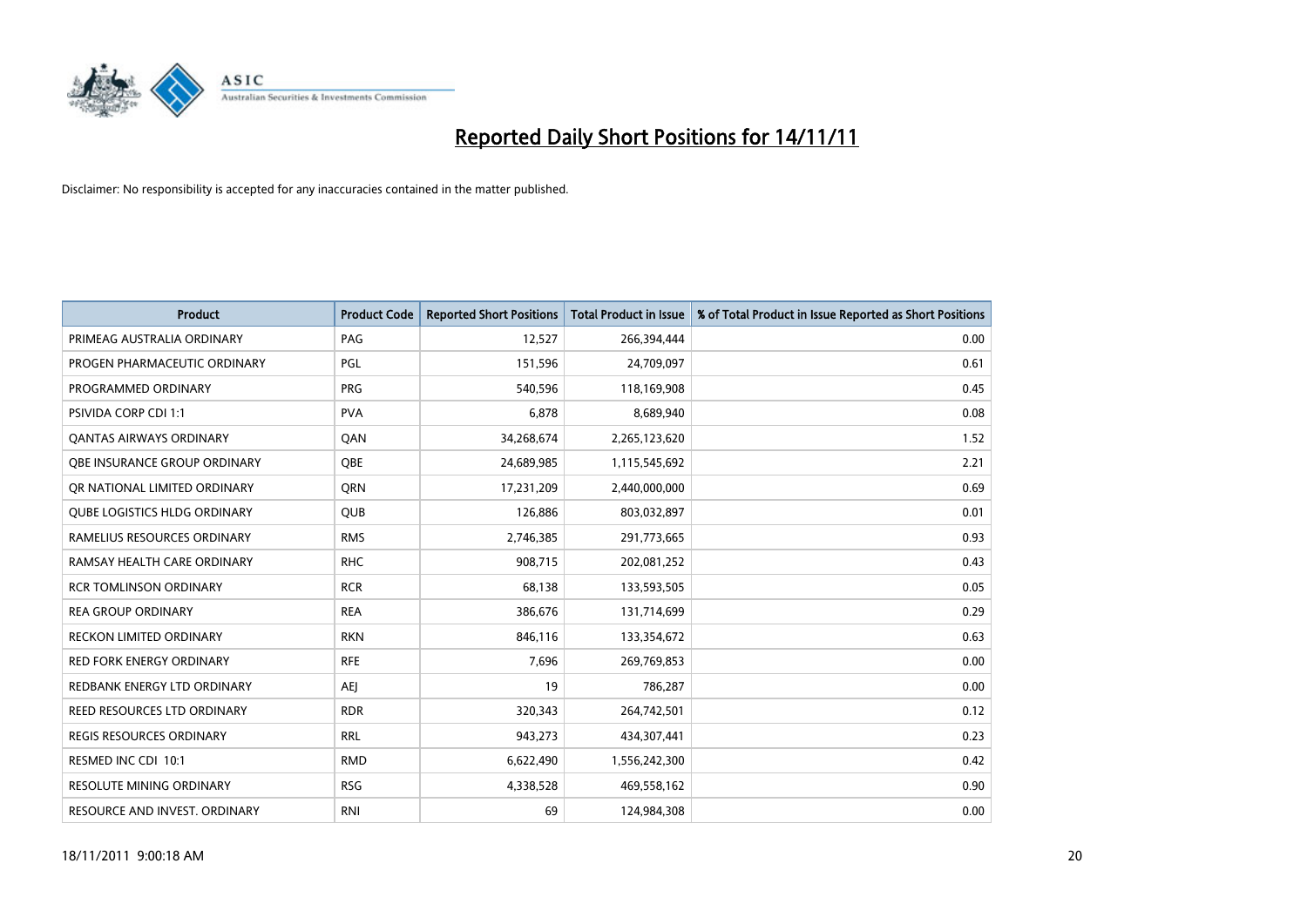

| <b>Product</b>                      | <b>Product Code</b> | <b>Reported Short Positions</b> | <b>Total Product in Issue</b> | % of Total Product in Issue Reported as Short Positions |
|-------------------------------------|---------------------|---------------------------------|-------------------------------|---------------------------------------------------------|
| <b>RESOURCE GENERATION ORDINARY</b> | <b>RES</b>          | 341,811                         | 262,895,652                   | 0.13                                                    |
| RETAIL FOOD GROUP ORDINARY          | <b>RFG</b>          | 3,916                           | 108,229,282                   | 0.00                                                    |
| REVERSE CORP LIMITED ORDINARY       | <b>REF</b>          | 125,041                         | 92,382,175                    | 0.14                                                    |
| REX MINERALS LIMITED ORDINARY       | <b>RXM</b>          | 1,491,284                       | 153,635,519                   | 0.95                                                    |
| <b>RHG LIMITED ORDINARY</b>         | <b>RHG</b>          | 31,776                          | 308,483,177                   | 0.01                                                    |
| <b>RIALTO ENERGY ORDINARY</b>       | <b>RIA</b>          | 115,906                         | 375,006,264                   | 0.03                                                    |
| <b>RIDLEY CORPORATION ORDINARY</b>  | <b>RIC</b>          | 4,755                           | 307,817,071                   | 0.00                                                    |
| RIO TINTO LIMITED ORDINARY          | <b>RIO</b>          | 25,449,634                      | 435,758,720                   | 5.79                                                    |
| <b>RIVERCITY MOTORWAY STAPLED</b>   | <b>RCY</b>          | 132,000                         | 957,010,115                   | 0.01                                                    |
| ROC OIL COMPANY ORDINARY            | <b>ROC</b>          | 4,241,602                       | 685,797,763                   | 0.61                                                    |
| ROYAL WOLF HOLDINGS ORDINARY        | <b>RWH</b>          | 155,000                         | 100,387,052                   | 0.15                                                    |
| SAI GLOBAL LIMITED ORDINARY         | SAI                 | 1,857,324                       | 202,247,989                   | 0.92                                                    |
| SALMAT LIMITED ORDINARY             | <b>SLM</b>          | 251,413                         | 159,802,174                   | 0.16                                                    |
| SAMSON OIL & GAS LTD ORDINARY       | SSN                 | 545,356                         | 1,750,183,770                 | 0.02                                                    |
| SANDFIRE RESOURCES ORDINARY         | <b>SFR</b>          | 2,383,007                       | 150,879,969                   | 1.56                                                    |
| SANTOS LTD DEF EX ESG               | <b>STON</b>         | 27,646                          | 53,206,121                    | 0.05                                                    |
| <b>SANTOS LTD ORDINARY</b>          | <b>STO</b>          | 22,469,407                      | 889,618,644                   | 2.51                                                    |
| SARACEN MINERAL ORDINARY            | <b>SAR</b>          | 201,389                         | 593,210,240                   | 0.02                                                    |
| SEDGMAN LIMITED ORDINARY            | <b>SDM</b>          | 378,514                         | 211,993,676                   | 0.18                                                    |
| SEEK LIMITED ORDINARY               | <b>SEK</b>          | 17,314,976                      | 337,079,207                   | 5.12                                                    |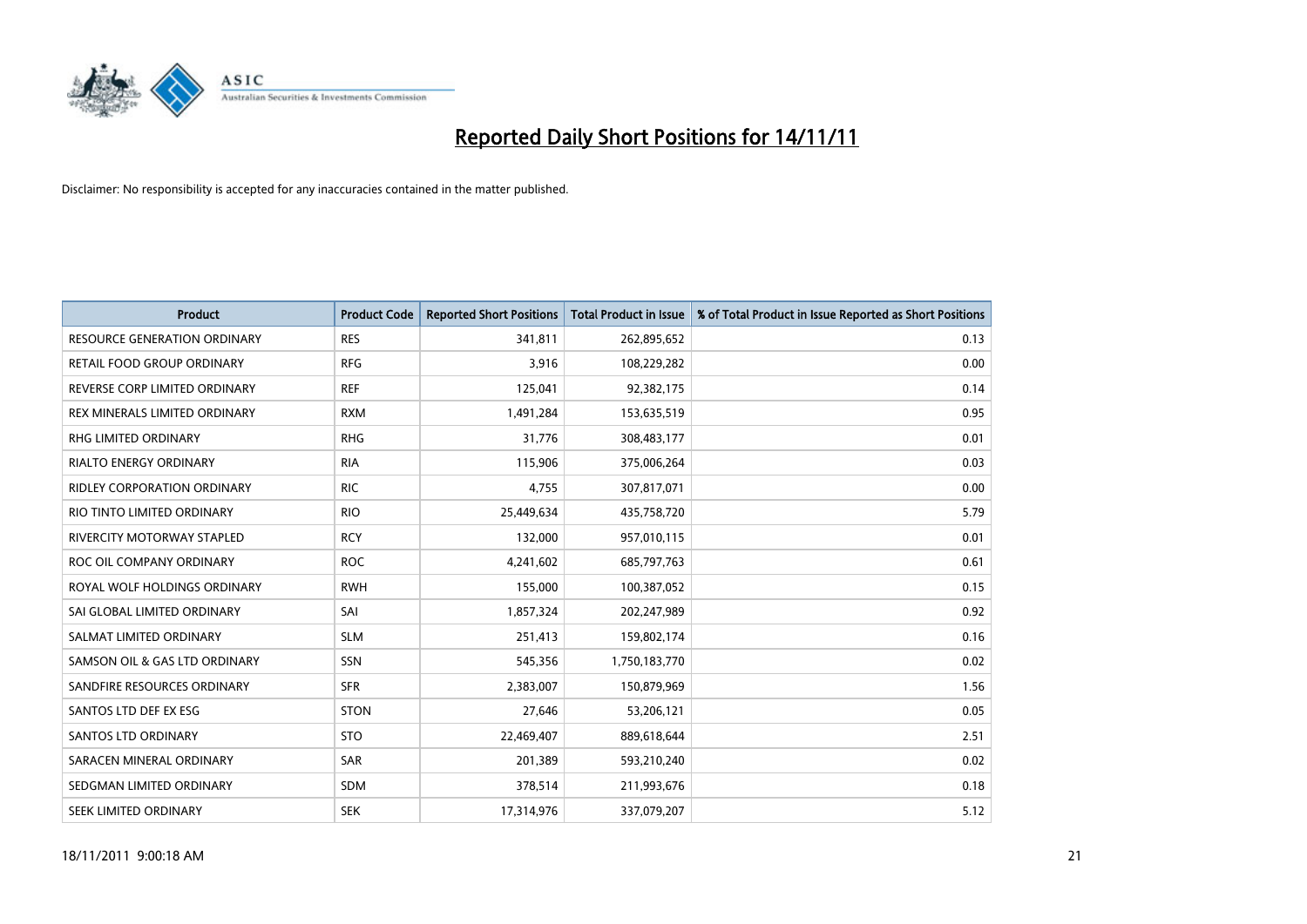

| Product                                  | <b>Product Code</b> | <b>Reported Short Positions</b> | <b>Total Product in Issue</b> | % of Total Product in Issue Reported as Short Positions |
|------------------------------------------|---------------------|---------------------------------|-------------------------------|---------------------------------------------------------|
| SELECT HARVESTS ORDINARY                 | <b>SHV</b>          | 48.200                          | 56,392,664                    | 0.09                                                    |
| SENETAS CORPORATION ORDINARY             | <b>SEN</b>          | 756,999                         | 463,105,195                   | 0.16                                                    |
| SENEX ENERGY LIMITED ORDINARY            | SXY                 | 400.000                         | 917,317,416                   | 0.04                                                    |
| SERVCORP LIMITED ORDINARY                | SRV                 | 26,183                          | 98,440,807                    | 0.03                                                    |
| SERVICE STREAM ORDINARY                  | <b>SSM</b>          | 344,663                         | 283,418,867                   | 0.12                                                    |
| SEVEN GROUP HOLDINGS CONV. RED. PREF.    | <b>SVWPA</b>        | 45,037                          | 4,963,640                     | 0.91                                                    |
| SEVEN GROUP HOLDINGS ORDINARY            | <b>SVW</b>          | 214,782                         | 306,410,281                   | 0.05                                                    |
| SEVEN WEST MEDIA LTD ORDINARY            | <b>SWM</b>          | 2,156,747                       | 645,719,542                   | 0.34                                                    |
| SIGMA PHARMACEUTICAL ORDINARY            | <b>SIP</b>          | 12,246,427                      | 1,178,626,572                 | 1.04                                                    |
| SILEX SYSTEMS ORDINARY                   | <b>SLX</b>          | 566,999                         | 170,133,997                   | 0.32                                                    |
| SILVER LAKE RESOURCE ORDINARY            | <b>SLR</b>          | 41,216                          | 185,502,828                   | 0.02                                                    |
| SIMS METAL MGMT LTD ORDINARY             | SGM                 | 3,399,229                       | 207,811,428                   | 1.63                                                    |
| SINGAPORE TELECOMM. CHESS DEPOSITARY INT | SGT                 | 7,103,871                       | 188,667,418                   | 3.77                                                    |
| SIRIUS RESOURCES NL ORDINARY             | <b>SIR</b>          | 82,500                          | 137,134,586                   | 0.06                                                    |
| SIRTEX MEDICAL ORDINARY                  | <b>SRX</b>          | 2.339                           | 55,768,136                    | 0.00                                                    |
| SKILLED GROUP LTD ORDINARY               | <b>SKE</b>          | 48,786                          | 233, 243, 776                 | 0.01                                                    |
| SKY NETWORK ORDINARY                     | <b>SKT</b>          | 10,000                          | 389,139,785                   | 0.00                                                    |
| SMS MANAGEMENT. ORDINARY                 | <b>SMX</b>          | 112,361                         | 68,290,180                    | 0.17                                                    |
| SONIC HEALTHCARE ORDINARY                | <b>SHL</b>          | 6,068,317                       | 389,969,875                   | 1.54                                                    |
| SOUL PATTINSON (W.H) ORDINARY            | SOL                 | 35,837                          | 238,640,580                   | 0.02                                                    |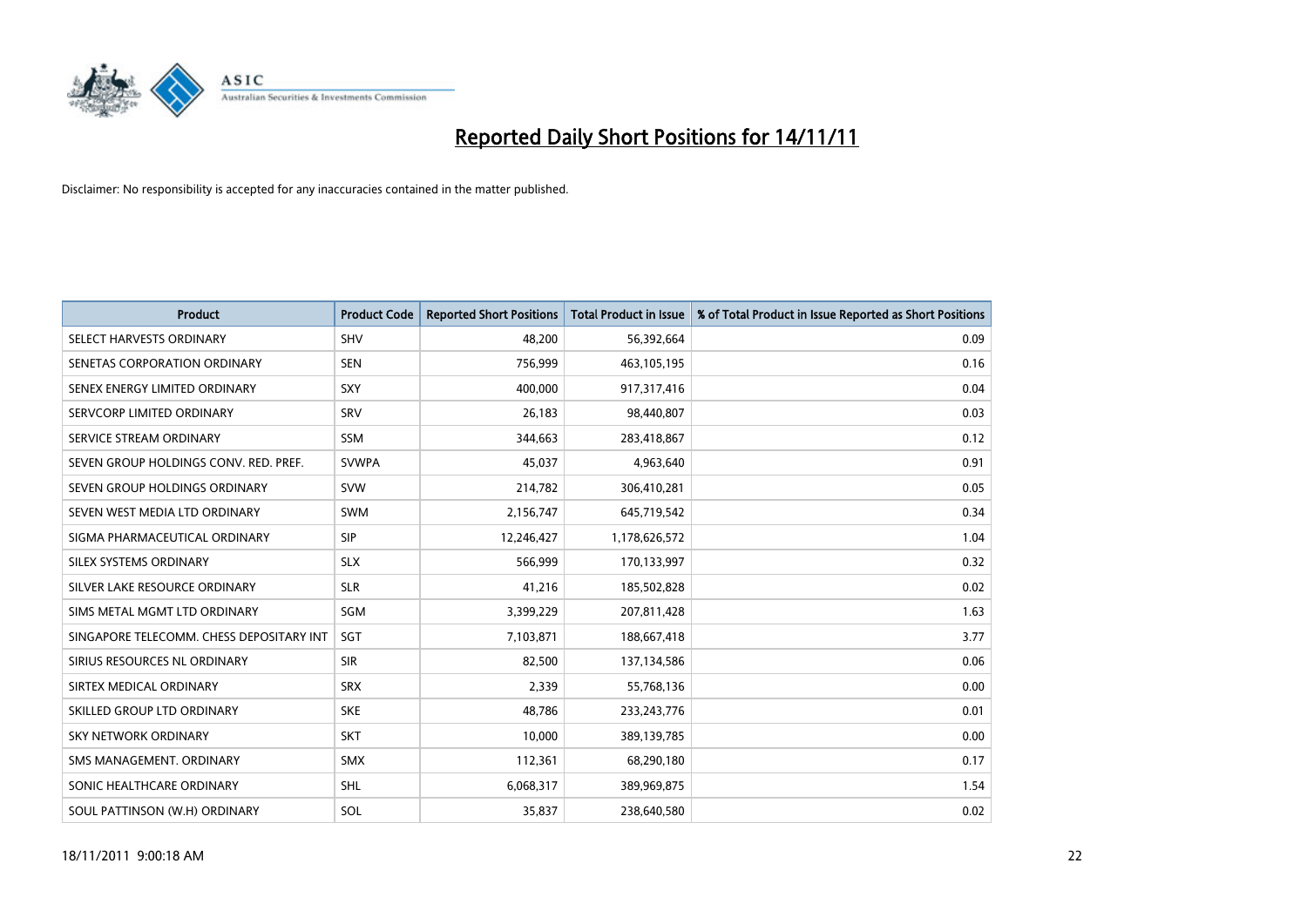

| <b>Product</b>                           | <b>Product Code</b> | <b>Reported Short Positions</b> | <b>Total Product in Issue</b> | % of Total Product in Issue Reported as Short Positions |
|------------------------------------------|---------------------|---------------------------------|-------------------------------|---------------------------------------------------------|
| SOUTH BOULDER MINES ORDINARY             | <b>STB</b>          | 58,447                          | 87,115,688                    | 0.07                                                    |
| SP AUSNET STAPLED SECURITIES             | <b>SPN</b>          | 3,552,681                       | 2,850,932,204                 | 0.10                                                    |
| SPARK INFRASTRUCTURE STAPLED NOTE & UNIT | SKI                 | 16,510,647                      | 1,326,734,264                 | 1.23                                                    |
| SPDR 200 FUND ETF UNITS                  | <b>STW</b>          | 8                               | 52,878,556                    | 0.00                                                    |
| SPECIALTY FASHION ORDINARY               | <b>SFH</b>          | 644.816                         | 192,086,121                   | 0.34                                                    |
| SPOTLESS GROUP LTD ORDINARY              | <b>SPT</b>          | 1,264,229                       | 265,454,407                   | 0.47                                                    |
| ST BARBARA LIMITED ORDINARY              | <b>SBM</b>          | 7,627,547                       | 325,615,389                   | 2.34                                                    |
| STAGING CONNECTIONS ORDINARY             | <b>STG</b>          | 2,917,189                       | 78,317,726                    | 3.72                                                    |
| STANMORE COAL LTD ORDINARY               | <b>SMR</b>          | 63,639                          | 89,791,402                    | 0.07                                                    |
| STARPHARMA HOLDINGS ORDINARY             | <b>SPL</b>          | 1,375,342                       | 248,026,578                   | 0.55                                                    |
| STH AMERICAN COR LTD ORDINARY            | SAY                 | 9,200                           | 257,785,604                   | 0.00                                                    |
| STHN CROSS MEDIA ORDINARY                | <b>SXL</b>          | 3,536,943                       | 705,766,444                   | 0.51                                                    |
| STOCKLAND UNITS/ORD STAPLED              | SGP                 | 22,882,501                      | 2,338,995,230                 | 0.96                                                    |
| STRAITS RES LTD. ORDINARY                | SRO                 | 487.325                         | 324,796,141                   | 0.15                                                    |
| STW COMMUNICATIONS ORDINARY              | SGN                 | 329,517                         | 363,702,471                   | 0.08                                                    |
| SUNCORP GROUP LTD ORDINARY               | <b>SUN</b>          | 9,703,995                       | 1,286,600,980                 | 0.75                                                    |
| SUNDANCE ENERGY ORDINARY                 | <b>SEA</b>          | 95,266                          | 277,098,474                   | 0.03                                                    |
| SUNDANCE RESOURCES ORDINARY              | <b>SDL</b>          | 5,396,758                       | 2,899,082,169                 | 0.18                                                    |
| SUNLAND GROUP LTD ORDINARY               | <b>SDG</b>          | 38,698                          | 201,578,526                   | 0.02                                                    |
| SUPER RET REP LTD ORDINARY               | <b>SUL</b>          | 2,751,868                       | 185,306,121                   | 1.48                                                    |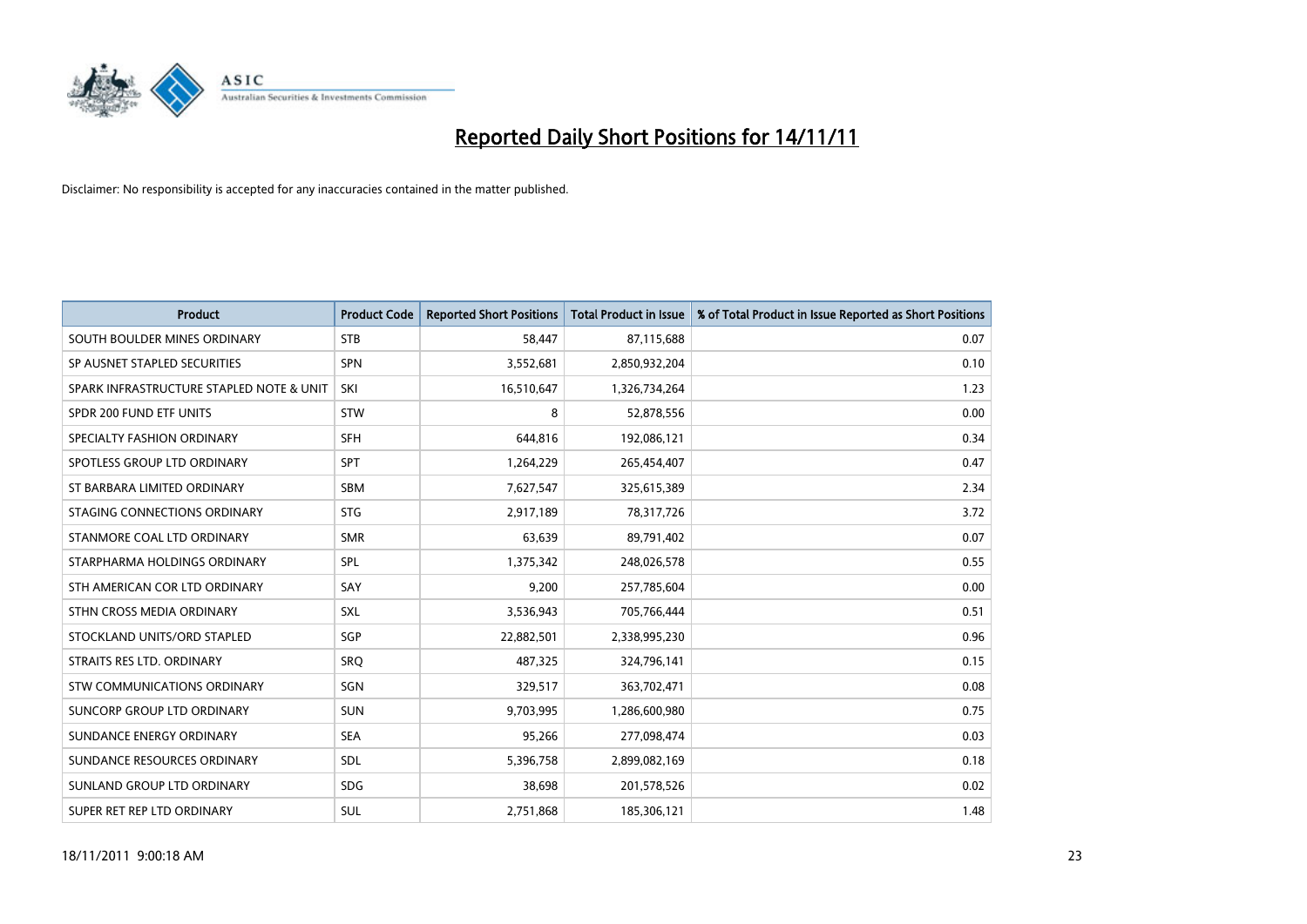

| <b>Product</b>                       | <b>Product Code</b> | <b>Reported Short Positions</b> | <b>Total Product in Issue</b> | % of Total Product in Issue Reported as Short Positions |
|--------------------------------------|---------------------|---------------------------------|-------------------------------|---------------------------------------------------------|
| SWICK MINING ORDINARY                | <b>SWK</b>          | 1.548                           | 236,724,970                   | 0.00                                                    |
| SYMEX HOLDINGS ORDINARY              | <b>SYM</b>          | 6,633                           | 191,593,493                   | 0.00                                                    |
| TABCORP HOLDINGS LTD ORDINARY        | <b>TAH</b>          | 6,490,849                       | 712,805,880                   | 0.91                                                    |
| TALENT2 INTERNATION ORDINARY         | <b>TWO</b>          | 7                               | 147,257,826                   | 0.00                                                    |
| TANAMI GOLD NL ORDINARY              | <b>TAM</b>          | 2,001                           | 260,997,677                   | 0.00                                                    |
| TAP OIL LIMITED ORDINARY             | <b>TAP</b>          | 3,124,847                       | 240,995,311                   | 1.29                                                    |
| TASSAL GROUP LIMITED ORDINARY        | <b>TGR</b>          | 77,349                          | 146,304,404                   | 0.05                                                    |
| <b>TATTS GROUP LTD ORDINARY</b>      | <b>TTS</b>          | 13,718,211                      | 1,340,756,623                 | 1.01                                                    |
| TELECOM CORPORATION ORDINARY         | <b>TEL</b>          | 14,367,965                      | 1,924,943,857                 | 0.74                                                    |
| TELSTRA CORPORATION, ORDINARY        | <b>TLS</b>          | 29,270,760                      | 12,443,074,357                | 0.23                                                    |
| TEN NETWORK HOLDINGS ORDINARY        | <b>TEN</b>          | 48,472,005                      | 1,045,236,720                 | 4.65                                                    |
| TERANGA GOLD CORP CDI 1:1            | <b>TGZ</b>          | 179,868                         | 153,870,012                   | 0.11                                                    |
| TFS CORPORATION LTD ORDINARY         | <b>TFC</b>          | 79,202                          | 279,621,829                   | 0.03                                                    |
| THAKRAL HOLDINGS GRP ORDINARY/UNIT   | <b>THG</b>          | 200                             | 585,365,014                   | 0.00                                                    |
| THE REJECT SHOP ORDINARY             | <b>TRS</b>          | 1,388,418                       | 26,071,170                    | 5.30                                                    |
| THOR MINING PLC CHESS DEPOSITARY 1:1 | <b>THR</b>          | 2,307                           | 222,489,120                   | 0.00                                                    |
| THORN GROUP LIMITED ORDINARY         | <b>TGA</b>          | 59,265                          | 146,091,970                   | 0.03                                                    |
| TIGER RESOURCES ORDINARY             | <b>TGS</b>          | 993,709                         | 671,110,549                   | 0.13                                                    |
| <b>TISHMAN SPEYER UNITS</b>          | <b>TSO</b>          | 63,815                          | 338,440,904                   | 0.02                                                    |
| TNG LIMITED ORDINARY                 | <b>TNG</b>          | 4,321                           | 284,803,062                   | 0.00                                                    |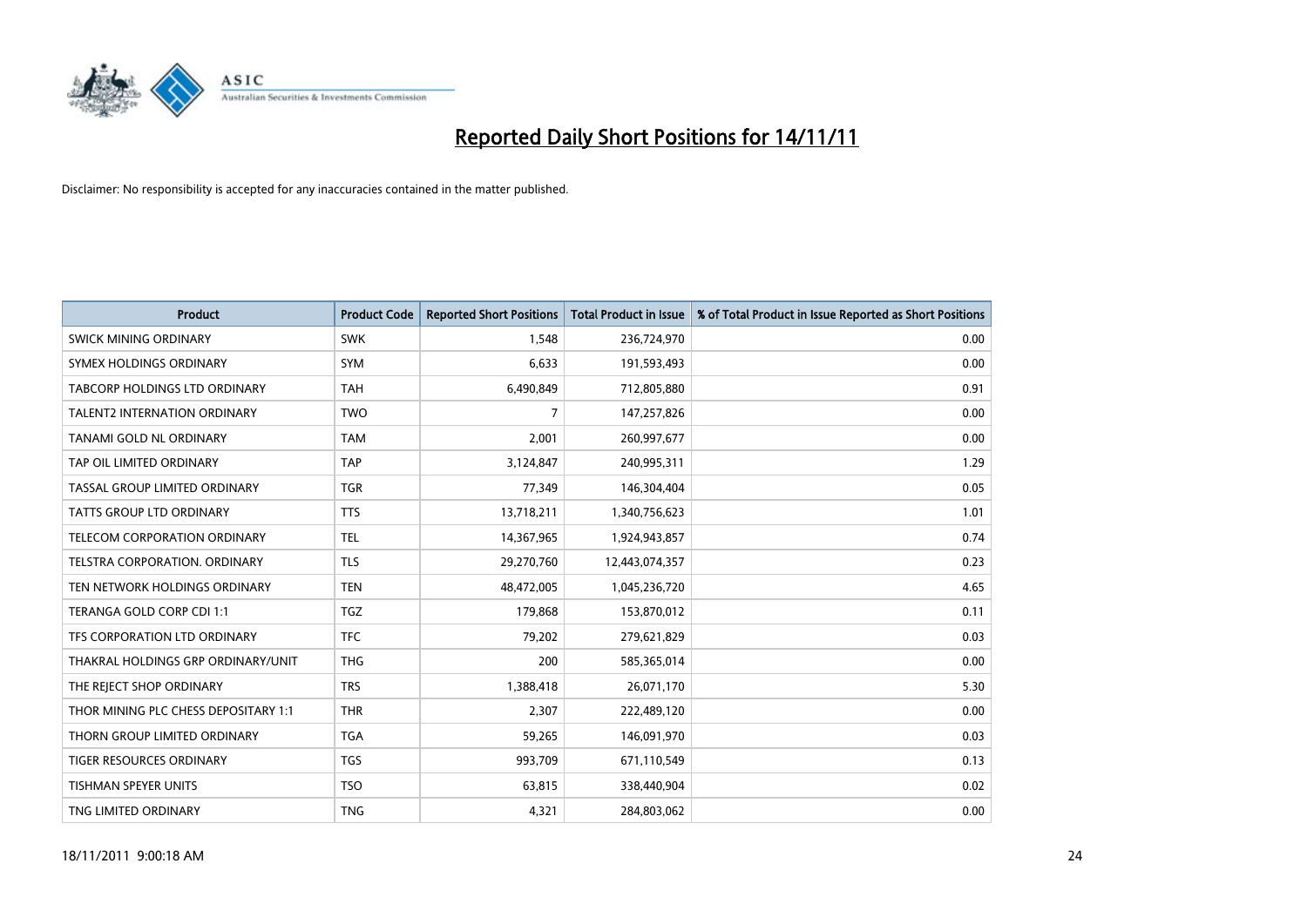

| <b>Product</b>                       | <b>Product Code</b> | <b>Reported Short Positions</b> | <b>Total Product in Issue</b> | % of Total Product in Issue Reported as Short Positions |
|--------------------------------------|---------------------|---------------------------------|-------------------------------|---------------------------------------------------------|
| TOLL HOLDINGS LTD ORDINARY           | <b>TOL</b>          | 23,338,032                      | 717,133,875                   | 3.22                                                    |
| TORO ENERGY LIMITED ORDINARY         | <b>TOE</b>          | 35,404                          | 975,436,676                   | 0.00                                                    |
| <b>TOWER LIMITED ORDINARY</b>        | <b>TWR</b>          | 689,519                         | 265,176,580                   | 0.26                                                    |
| TOX FREE SOLUTIONS ORDINARY          | <b>TOX</b>          | 15,801                          | 97,626,882                    | 0.01                                                    |
| TPG TELECOM LIMITED ORDINARY         | <b>TPM</b>          | 3,904,498                       | 783,895,606                   | 0.48                                                    |
| <b>TRANSFIELD SERVICES ORDINARY</b>  | <b>TSE</b>          | 4,710,039                       | 548,450,906                   | 0.84                                                    |
| TRANSPACIFIC INDUST, ORDINARY        | <b>TPI</b>          | 19,297,669                      | 1,490,155,467                 | 1.27                                                    |
| TRANSURBAN GROUP TRIPLE STAPLED SEC. | <b>TCL</b>          | 2,475,146                       | 1,450,874,876                 | 0.15                                                    |
| TREASURY WINE ESTATE ORDINARY        | <b>TWE</b>          | 12,306,851                      | 647,227,144                   | 1.89                                                    |
| TRINITY GROUP STAPLED SECURITIES     | <b>TCO</b>          | 3,419                           | 193,235,631                   | 0.00                                                    |
| TROY RESOURCES NL ORDINARY           | <b>TRY</b>          | 109,942                         | 88,149,823                    | 0.12                                                    |
| UGL LIMITED ORDINARY                 | UGL                 | 4,770,310                       | 166,047,171                   | 2.85                                                    |
| UNILIFE CORPORATION CDI 6:1          | <b>UNS</b>          | 913,973                         | 264,133,452                   | 0.34                                                    |
| <b>VDM GROUP LIMITED ORDINARY</b>    | <b>VMG</b>          | 11,116                          | 932,485,103                   | 0.00                                                    |
| <b>VENTURE MINERALS ORDINARY</b>     | <b>VMS</b>          | 297,371                         | 221,093,592                   | 0.13                                                    |
| VIEW RESOURCES LTD ORDINARY          | <b>VRE</b>          | 1,760                           | 881,953,670                   | 0.00                                                    |
| VIRGIN BLUE HOLDINGS ORDINARY        | <b>VBA</b>          | 41,636,938                      | 2,210,197,600                 | 1.88                                                    |
| VITA GROUP LTD ORDINARY              | <b>VTG</b>          | 75,190                          | 142,499,800                   | 0.05                                                    |
| VITERRA INC CDI 1:1                  | <b>VTA</b>          | 3,828                           | 68,629,939                    | 0.01                                                    |
| WATPAC LIMITED ORDINARY              | <b>WTP</b>          | 209,777                         | 185,160,973                   | 0.11                                                    |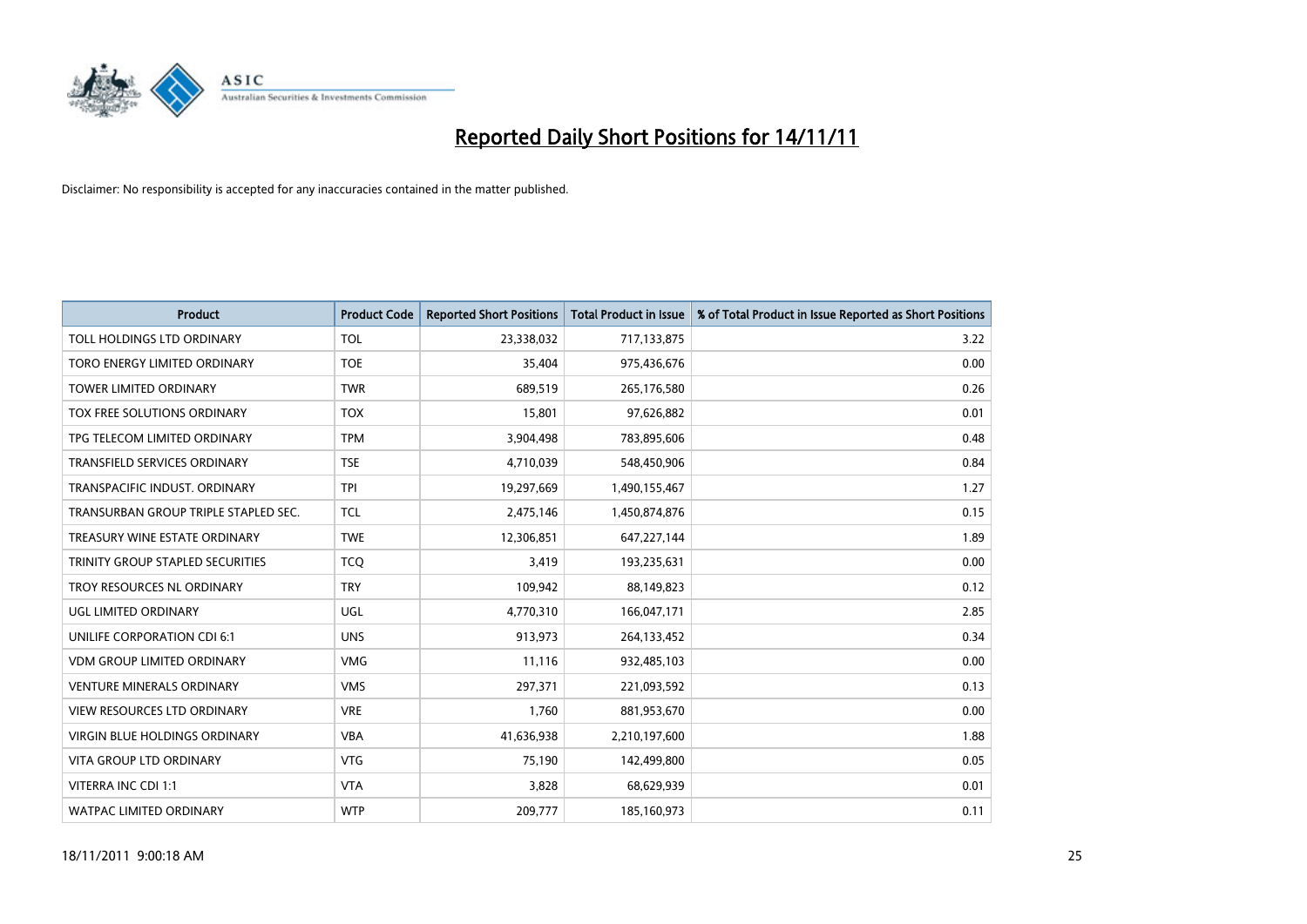

| <b>Product</b>                         | <b>Product Code</b> | <b>Reported Short Positions</b> | Total Product in Issue | % of Total Product in Issue Reported as Short Positions |
|----------------------------------------|---------------------|---------------------------------|------------------------|---------------------------------------------------------|
| <b>WDS LIMITED ORDINARY</b>            | <b>WDS</b>          | 701                             | 144,740,614            | 0.00                                                    |
| WEBJET LIMITED ORDINARY                | <b>WEB</b>          | 52,578                          | 73,368,062             | 0.07                                                    |
| <b>WESFARMERS LIMITED ORDINARY</b>     | <b>WES</b>          | 21,704,525                      | 1,005,852,841          | 2.13                                                    |
| WESFARMERS LIMITED PARTIALLY PROTECTED | <b>WESN</b>         | 403,159                         | 151,219,321            | 0.26                                                    |
| <b>WESTERN AREAS NL ORDINARY</b>       | <b>WSA</b>          | 11,569,973                      | 179,735,899            | 6.44                                                    |
| WESTERN DESERT RES. ORDINARY           | <b>WDR</b>          | 948                             | 207, 277, 648          | 0.00                                                    |
| WESTFIELD GROUP ORD/UNIT STAPLED SEC   | <b>WDC</b>          | 11,801,815                      | 2,308,988,539          | 0.47                                                    |
| WESTFIELD RETAIL TST UNIT STAPLED      | <b>WRT</b>          | 42,493,087                      | 3,054,166,195          | 1.36                                                    |
| <b>WESTPAC BANKING CORP ORDINARY</b>   | <b>WBC</b>          | 73,852,344                      | 3,030,672,787          | 2.43                                                    |
| WHITE ENERGY COMPANY ORDINARY          | <b>WEC</b>          | 10,604,055                      | 316,104,241            | 3.34                                                    |
| <b>WHITEHAVEN COAL ORDINARY</b>        | <b>WHC</b>          | 739,146                         | 494,535,082            | 0.13                                                    |
| WHK GROUP LIMITED ORDINARY             | <b>WHG</b>          | 84,194                          | 265,200,652            | 0.03                                                    |
| <b>WILDHORSE ENERGY ORDINARY</b>       | <b>WHE</b>          | 26,413                          | 250,928,627            | 0.01                                                    |
| WINDIMURRA VANADIUM ORDINARY           | <b>WVL</b>          | 163,685                         | 154,278,674            | 0.11                                                    |
| WOODSIDE PETROLEUM ORDINARY            | <b>WPL</b>          | 1,804,818                       | 805,671,604            | 0.20                                                    |
| WOOLWORTHS LIMITED ORDINARY            | <b>WOW</b>          | 2,886,339                       | 1,224,635,036          | 0.22                                                    |
| WORLEYPARSONS LTD ORDINARY             | <b>WOR</b>          | 6,415,836                       | 241,703,830            | 2.62                                                    |
| <b>WOTIF.COM HOLDINGS ORDINARY</b>     | <b>WTF</b>          | 13,109,783                      | 211,255,444            | 6.19                                                    |
| WPG RES LTD ORDINARY                   | <b>WPG</b>          | 584,258                         | 257,864,413            | 0.23                                                    |
| YTC RESOURCES ORDINARY                 | <b>YTC</b>          | 41,000                          | 248,724,334            | 0.02                                                    |